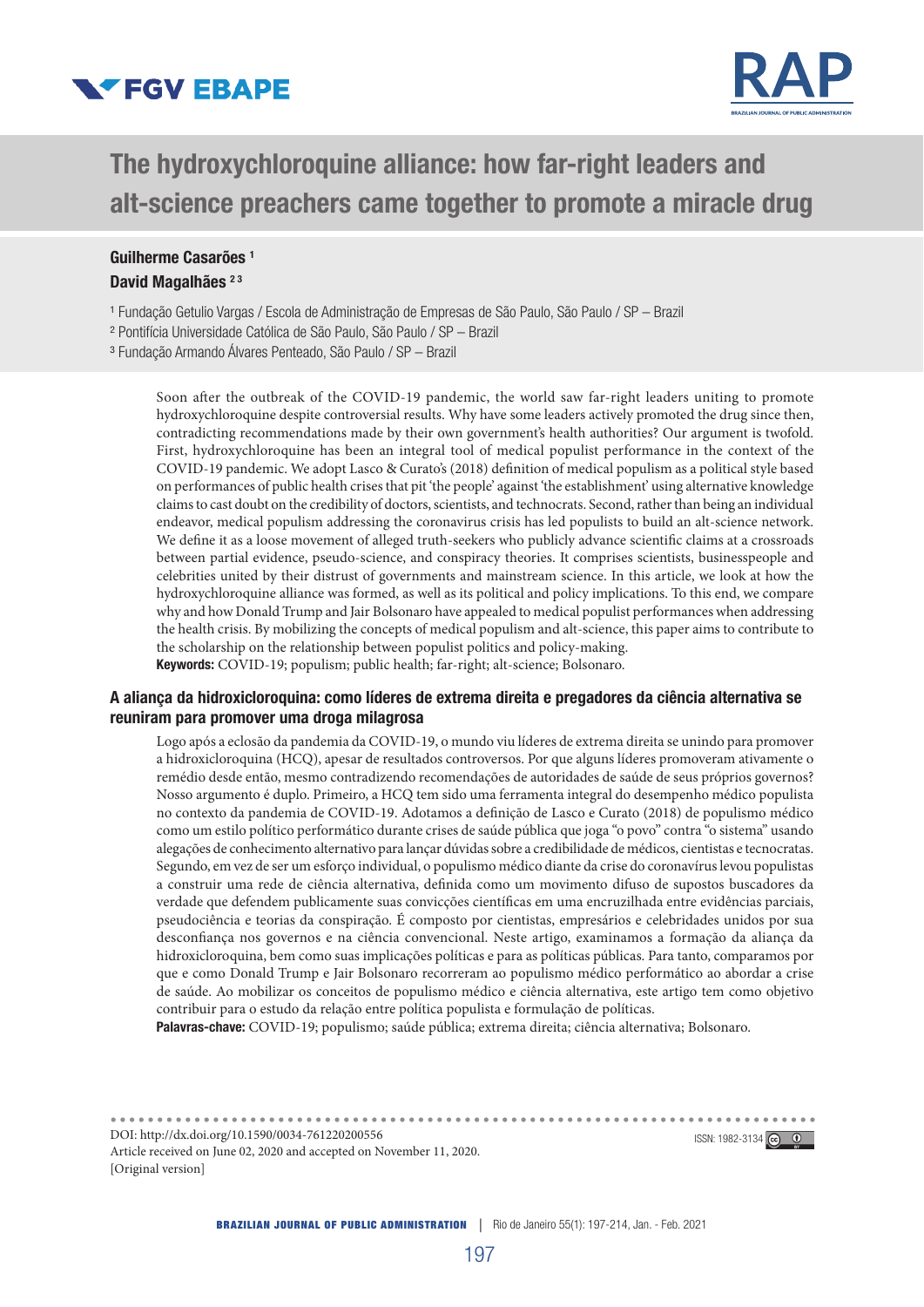#### La alianza de la hidroxicloroquina: cómo los líderes de extrema derecha y los predicadores de la ciencia alternativa se unieron para promocionar una droga milagrosa

Poco después del comienzo de la pandemia de COVID-19, el mundo vio a líderes de ultraderecha uniéndose para promover la hidroxicloroquina (HCQ) a pesar de sus controvertidos resultados. ¿Por qué algunos líderes han promocionado activamente la medicina desde entonces, incluso contradiciendo las recomendaciones de las autoridades de salud de sus propios gobiernos? Nuestro argumento es doble. Primero, la HCQ ha sido una herramienta integral de la performance del populismo médico en el contexto de la pandemia de COVID-19. Adoptamos la definición de Lasco y Curato (2018) de populismo médico como un estilo político performativo durante crisis de salud pública que pone al pueblo contra el sistema (*establishment*) usando alegaciones de conocimiento alternativo para poner en duda la credibilidad de médicos, científicos y tecnócratas. Segundo, en lugar de ser un esfuerzo individual, el populismo médico ante la crisis del coronavirus ha llevado a los populistas a construir una red de ciencia alternativa, definida como un movimiento difuso de supuestos buscadores de la verdad que defienden públicamente sus convicciones científicas en una encrucijada entre evidencias parciales, pseudociencia y teorías de la conspiración. Son científicos, empresarios y celebridades unidos por su desconfianza hacia los gobiernos y la ciencia convencional. En este artículo, analizamos cómo se formó la alianza de la hidroxicloroquina, así como sus implicaciones políticas y para las políticas públicas. Comparamos por qué y cómo Donald Trump y Jair Bolsonaro han recurrido al populismo médico performativo al abordar la crisis de salud. Al movilizar los conceptos de populismo médico y ciencia alternativa, este artículo tiene como objetivo contribuir a la investigación sobre la relación entre la política populista y la formulación de políticas.

Palabras clave: COVID-19; populismo; salud pública; ultraderecha; ciencia alternativa; Bolsonaro.

#### 1. INTRODUCTION

Between mid-March and April, the world witnessed some statesmen uniting around the promotion of hydroxychloroquine (HCQ), an anti-malarial medicine purportedly efficient in treating COVID-19 patients. It all began on March 19, when Donald Trump came out to hail the drug (taken together with azithromycin) as having "a real chance to be one the greatest game changers in the history of medicine". In the week that followed, loyal allies like Jair Bolsonaro (Ministério da Saúde, 2020) and Benjamin Netanyahu (Efrati, 2020) started touting HCQ locally and ordered their own medical authorities to include the drug into national treatment protocols.

Those leaders' enthusiasm sparked a widespread scramble for hydroxychloroquine around the world. India, whose Council on Medical Research had asked health personnel and suspected cases to take HCQ as prophylactic as early as March 22, made it harder to buy the drug and imposed an export ban a few days later to prevent shortages at home (Reuters, 2020a). Hungary immediately followed suit, banning HCQ exports after declaring it a "strategic drug" on March 25 (Reuters, 2020b). As more countries embraced hydroxychloroquine therapies for COVID-19, the world seemed divided between a few pharmaceutical powers that held the key to overcoming the pandemic and several countries craving for a miraculous medicine.

That might seem a bit over the top for a drug whose therapeutic benefits were (and still are) unclear. Despite several studies and reports (Kupferschmidt, 2020), the use of HCQ has been controversial from the outset, mostly given the risks of arrhythmia and other cardiac illnesses. Why, then, have some leaders actively touted the drug, even when it ran counter to recommendations made by their own government's health authorities?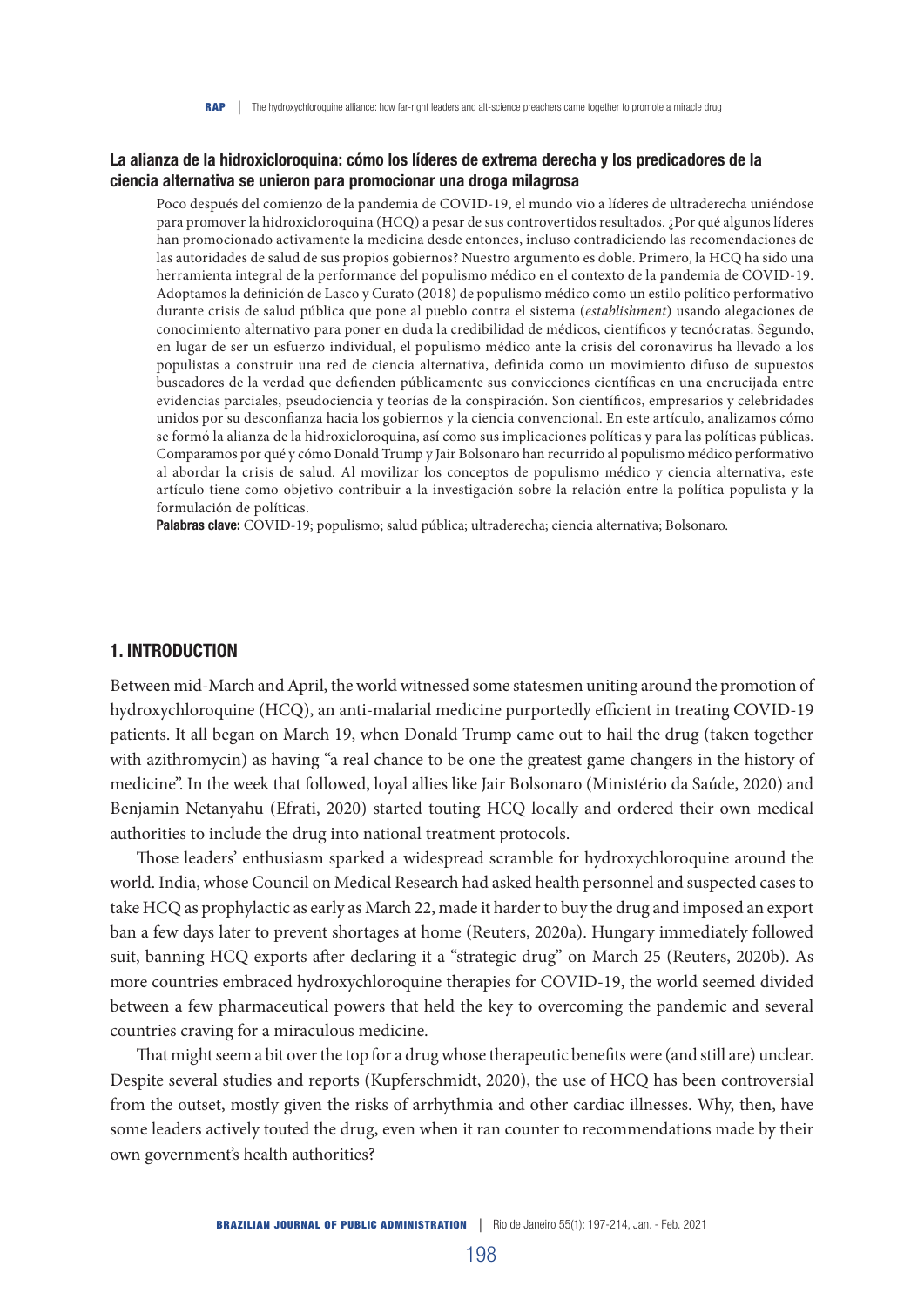Our argument is twofold. First, HCQ has been an integral tool of medical populist performance in the context of the COVID-19 pandemic. We adopt Lasco and Curato's (2018) definition of medical populism as a political style based on performances of public health crises that pit 'the people' against 'the establishment' using alternative knowledge claims to cast doubt on the credibility of doctors, scientists, and technocrats. Countering expectations that populists would either moderate their positions or get completely discredited in their response to the pandemic (Zabala, 2020), hydroxychloroquine promotion has allowed prominent far-right populist leaders to increase - or, at least, to maintain - their popularity at home.

Second, rather than being an individual endeavor, medical populism addressing the coronavirus crisis has led populists to build an alt-science network that serves as a platform for doctors, lobbyists, businesspeople, and religious leaders who are - or have become - linked to far-right movements across the world. Although there is no scholarly discussion of alt-science as of yet (see Engber, 2017; Waldman, 2017), we define it as a loose movement of alleged truth-seekers who publicly advance scientific claims at a crossroads between partial evidence, pseudo-science, and conspiracy theories. It comprises groups as diverse as maverick scientists, wealthy donors, flat-earthers, anti-vaxxers, and climate deniers, all united by their distrust of governments and mainstream science. While this is not to say that alt-science positions are intrinsically wrong or misleading, their political nature has been exploited by populists in their battle against the medical establishment.

In the world of far-right populists, the United States and Brazil are the two countries where the alt-science network around the promotion of HCQ came full circle - with presidents, politicians, media outlets, businesspeople, religious leaders, and scientists joining forces to advocate a fast and effective solution for the COVID-19 pandemic. In this article, we look at how the hydroxychloroquine alliance was formed, as well as its political and policy implications, both domestically and internationally. To this end, we compare why and how Donald Trump and Jair Bolsonaro have appealed to medical populist performances when addressing the health crisis. By mobilizing the concepts of medical populism and alt-science, this paper aims to contribute to the scholarship on the relationship between populist politics and policy-making.

# 2. POPULISM, HEALTH POLICY, AND THE COVID-19 PANDEMIC

We define populism as "a thin-centered ideology that considers society to be ultimately separated into two homogeneous and antagonistic camps, "the pure people" versus "the corrupt elite," and which argues that politics should be an expression of the *volonté générale* (general will) of the people (Mudde & Kaltwasser, 2017, p. 6). However, because "the people" is an empty signifier, it makes populism a powerful political ideology and phenomenon, as it frames the idea of "the people" to generate a shared identity between different groups and facilitate their support for a common cause (Laclau, 2005).

Populism conveys "the people" in three different ways: (1) the people as the source of sovereignty, from which political power stems; (2) the people as a constituent of a national identity (or a nation); (3) the people as the source of conventional wisdom, of 'common sense'. The third meaning is the one we will adopt in this article. It combines socioeconomic status with cultural and popular traditions. As it praises the average man, populism repudiates the prevailing cultural mainstream, which snubs the tastes, interests, and values of the ordinary citizen. Opposing such an 'elitist' worldview, bringing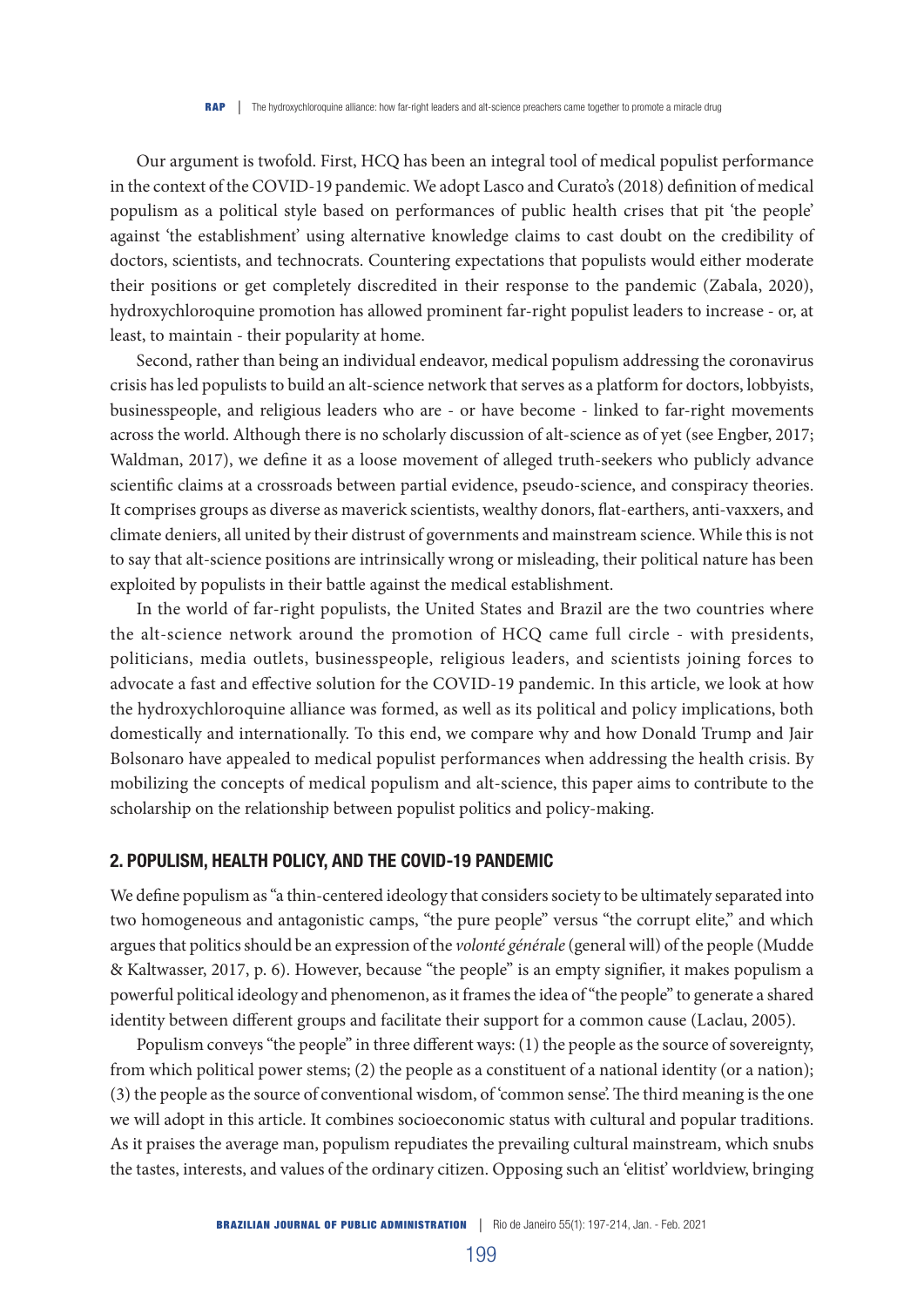the average man back onto the political stage is a way to restore dignity, the popular wisdom, and the traditional knowledge of groups that have been sidelined from power thanks to their cultural or economic status (Mudde & Kaltwasser, 2017).

This anti-elitist burst reveals populism's suspicion and rejection of social and political gatekeepers, such as political parties, big corporations, bureaucracies, mainstream media, or any other that could distort the authentic and organic connection between the populist leader and the "common people". Therefore, such an idea of the elite also encompasses the scientific community, universities, prestigious research institutes, the pharmaceutical industry, and even public health officials (Greer, 2017).

Populists' demonization of science has profound effects on healthcare policies. Parmet (2010) has shown, for one, that populist behavior undermined the efficacy of the H1N1 vaccination campaign in the United States as it fueled conspiracy theories and exacerbated distrust of health professionals. More recently, Lasco and Curato (2018) have put forward the concept of medical populism to characterize a style of leadership that pits 'the people' against 'the establishment' in addressing health emergencies. Medical populists oppose traditional technocratic responses by politicizing, simplifying, and spectacularizing complex public health issues.

When the COVID-19 pandemic broke out and rapidly spread across the world, some analysts rushed to predict that populist leaders would not be able to tackle the crisis. Populism could become the first "ideological casualty" of the new coronavirus, since "regimes headed by populists are now facing a barrage of criticism that they cannot manage to divert or neutralize" (Paracha, 2020). Therefore, the populist war on civil servants, experts, and scientific communities would quickly take its toll on leaders distrustful of science (Harris, 2020). Also, populists face the growing risk of being exposed for who they are, "incompetent leaders who do little more than satisfy the interests of narrow business circles around them, while leaving their nations to economic precarity and social insecurity" (Zabala, 2020).

However, rather than being stopped by the outbreak, some populists have doubled down on their divisive, anti-elitist, and potentially authoritarian rhetoric (Müller, 2020). Medical populism has allowed leaders to pit 'the people' against 'the establishment' by sowing several cleavages in society: between professionals who can work from home and factory workers who cannot; between the elderly who cannot go outside and the young who are being kept inside by government decree; and between formal workers who receive wage subsidies and the self-employed who have lost all income (Velasco, 2020). Also, the pandemic has both heightened fears of "the other" and emboldened politicians to pursue long-desired policies that would have been difficult without the pandemic (Abdelal, 2020), from brutal police repression (as in the Philippines) to tight control of movement (as in India), from attacking political institutions (as in Brazil and Israel) to shutting them down (as in Hungary).

Whereas the diversity of populist responses to the pandemic makes it hard to predict whether "populism" will come out stronger or weaker of the health crisis (Mudde, 2020), the impacts on policy tend to be long-lasting. By empowering alt-science advocates and forging far-right transnational networks, populists like Donald Trump, Jair Bolsonaro, Narendra Modi, and Benjamin Netanyahu have attempted to improve their positions at home and abroad at the expense of mainstream science and national and international health authorities. The most visible face of this process was the early promotion of hydroxychloroquine as a public health panacea. Despite promising results, it has dismissed World Health Organization recommendations (WHO, 2020), ignored medical

200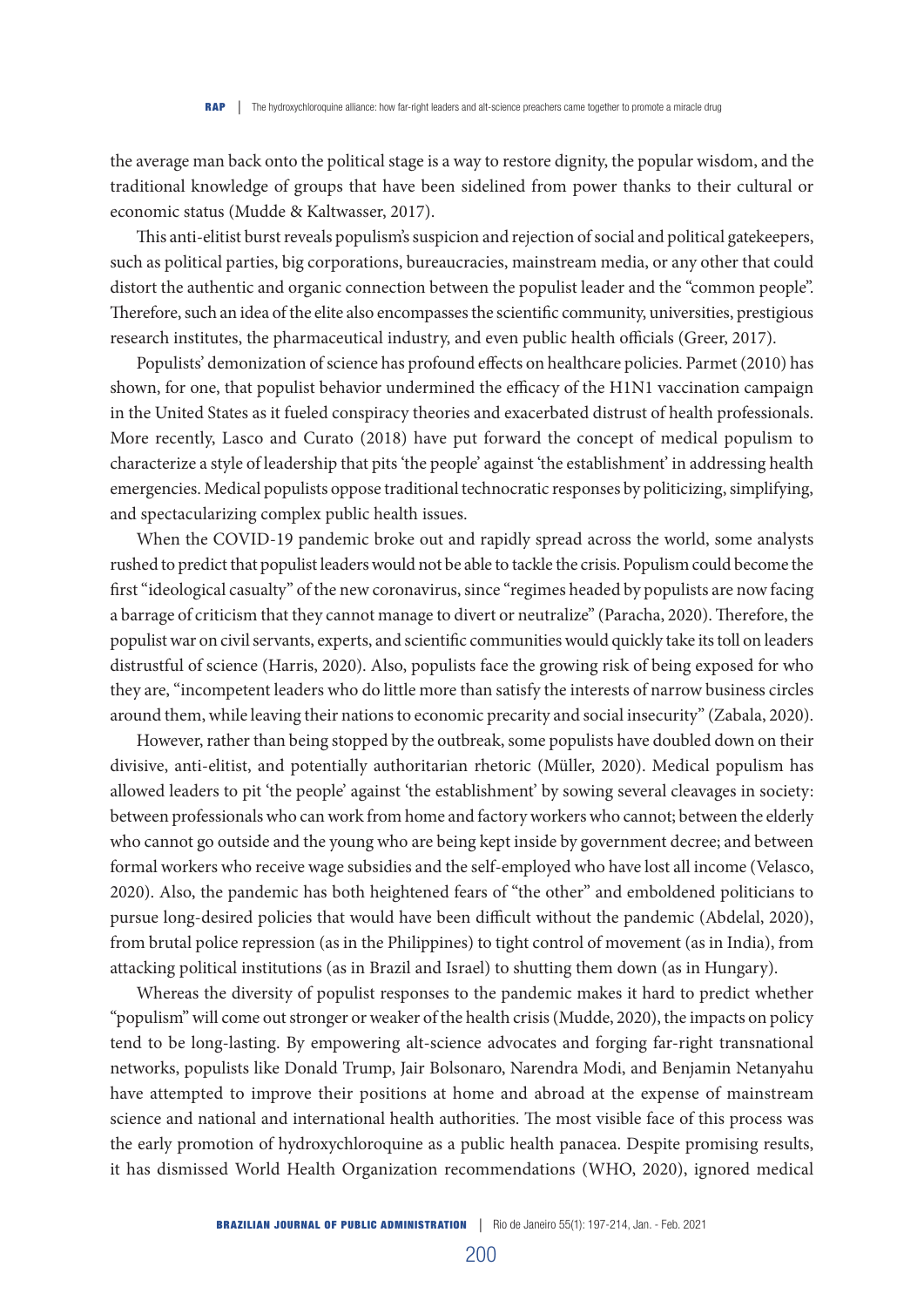recommendations (Palmeira et al., 2020), and gained political overtones that have muddied the scientific debate (O'Connor & Weatherall, 2020; Wessel, 2020).

### 3. THE FORGING OF THE HYDROXYCHLOROQUINE ALLIANCE

Although reports of clinical trials of chloroquine and hydroxychloroquine against COVID-19 date back to early February in China (Subramanian, 2020), their potential to tackle the pandemic only came to public knowledge several weeks later. On March 11, an Australian entrepreneur living in China, a Bitcoin investor and law school graduate, and a self-described philosopher pinned hope on the healing powers of a "miraculous drug" in a Twitter thread (Nguyen, 2020). A couple of days later, two of them co-authored and published a Google Docs paper making the case for chloroquine, which caught the eye of Silicon Valley businesspeople and conservative media outlets. On March 16, Tesla and SpaceX CEO Elon Musk tweeted a link to that paper suggesting that the anti-malarial drug chloroquine might be effective at treating COVID-19. The document linked by Musk was later removed from Google Docs for violating the company's terms of service.

On that same day, French microbiologist Didier Raoult released the results of a small clinical trial that purportedly showed a 100 percent cure rate. The paper suggested that a combination of hydroxychloroquine and the anti-bacterial medication azithromycin could be effective against COVID-19 (Gautret et al., 2020). On March 18, Gregory Rigano, one of the authors of the paper Musk had tweeted about, appeared on Laura Ingraham's Fox News show to promote his paper. They took the opportunity to tout Raoult's study, reinforcing the alt-science case for HCQ.

Why alt-science? First of all, despite his bold claims on HCQ efficacy, Raoult's paper was harshly criticized in scientific circles for lack of methodological rigor (Grens, 2020). The day it was released, March 16, Anthony S. Fauci, one of the three members of President Trump's Coronavirus Taskforce, said on the very same Fox News show that the study was 'anecdotal' from a scientific standpoint (Gabler & Keller, 2020).

Second, the main characters involved in the early promotion of chloroquine – Raoult, Rigano, and Musk – hold a track-record of scientific controversies. The French doctor, a populist in his own merit, has often used his popularity on social networks to criticize politicians and scientists (Sayare, 2020), to promote climate skepticism (Raoult, 2013) and even to question the theory of evolution (Raoult, 2011). Rigano sparked controversy by claiming his pro-HCQ paper had been produced in consultation with the Stanford School of Medicine, which was later rebutted (Gallagher, 2020). Musk, once thought of as an environmental visionary, took a far-right turn – or, in his own words, "took the red pill" – as the pandemic broke out. On March 6, Musk's infamous tweet "the coronavirus panic is dumb" (Musk, 2020) drew him closer to Trump and his supporters (Sanches, 2020). The three were later joined by celebrity surgeon and TV show host Dr. Mehmet Oz, who became the most prominent medical voice advocating HCQ on Fox News and elsewhere (Caulfield, 2020).

On March 19, the hydroxychloroquine alliance was finally set in motion as Donald Trump stepped up to declare, against his own top health advisor, that "chloroquine and hydroxychloroquine" had shown "very, very encouraging" early results. Eager to jump on Trump's bandwagon, Brazilian president Jair Bolsonaro quickly (and enthusiastically) embraced the antimalarial elixir as a 'potential cure' for COVID-19 patients. On March 21, two days after the U.S. president mentioned HCQ for the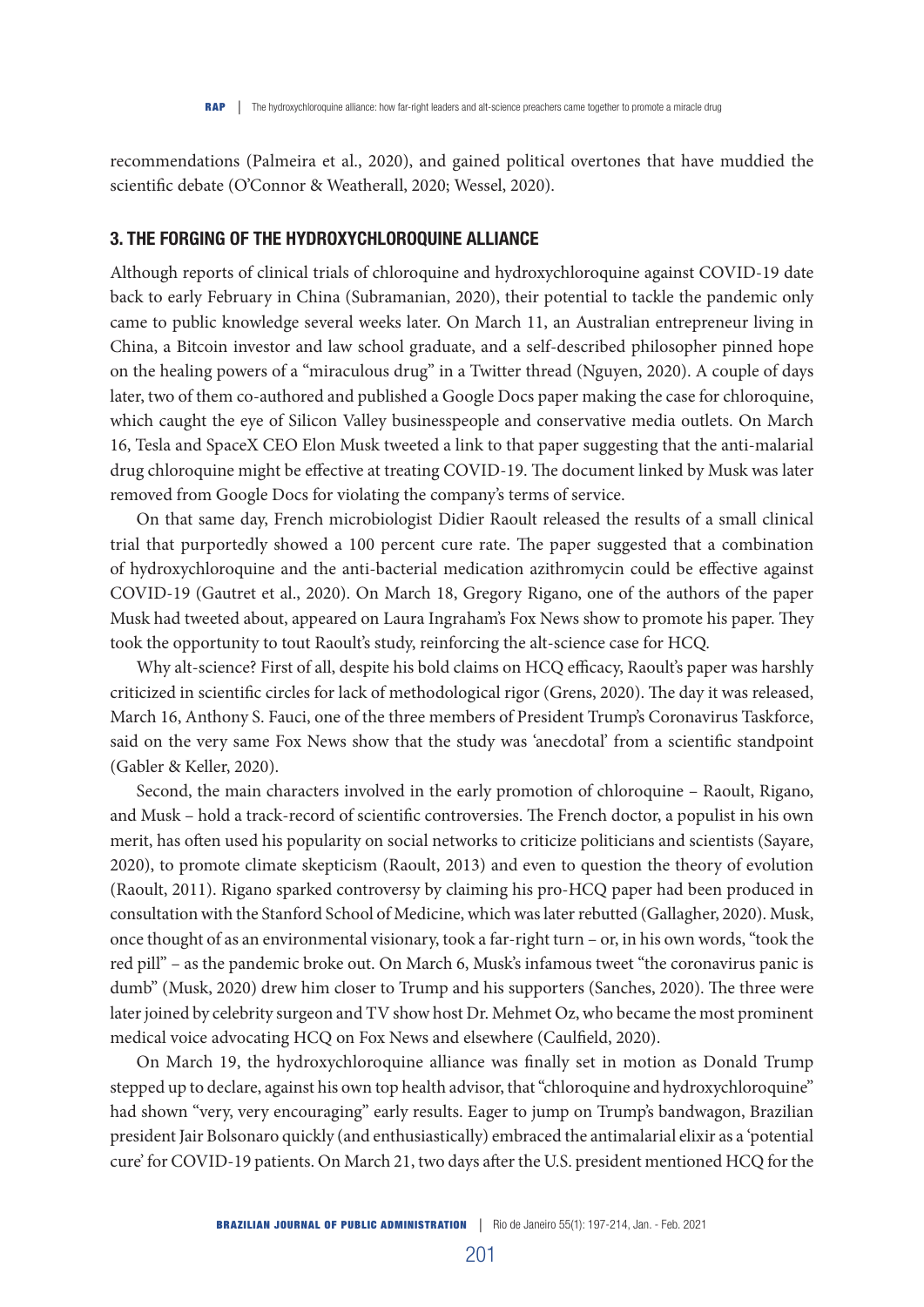# first time, Bolsonaro published a video on his social networks announcing that he had ordered the Army Laboratory to ramp up chloroquine production and Agência Nacional de Vigilância Sanitária (ANVISA) to ban the drug's exports. He added that the Albert Einstein Israelite Hospital - Latin America's best, where Bolsonaro was treated after being stabbed on the eve of the 2018 elections - had started clinical trials with very promising prospects (Bolsonaro, 2020a).

# 4. CASE STUDIES OF MEDICAL POPULIST RESPONSES TO COVID-19

Trump and Bolsonaro's hydroxychloroquine advocacy may be explained as part of a medical populist performance. Both presidents wanted to dodge criticism on their early denial of the coronavirus's gravity by politicizing the pandemic and offering the public a quick fix that seemed promising enough to justify its adoption despite lack of solid evidence. They also sought to strengthen their positions by joining forces with each other, on the one hand, and by amassing domestic support among prominent doctors and businesspeople, conservative politicians and media, and religious leaders, on the other. At the end of the day, foreign policy and health policies were directly impacted by this global medical populist response to COVID-19. In the following section, we will compare how those strategies have played out in the United States and Brazil.

#### 4.1. The United States

Besides his populist, anti-intellectual and anti-scientific traits (Goodman, 2019), Trump's attitudes towards HCQ may be understood by a short-term political calculation related to the November elections. The Trump administration's positive economic record was one of his strongest electoral assets - just before the coronavirus swept across the U.S. and destroyed more than 20 million jobs between March and May (Morath, 2020). That explains why Trump's first reaction before the COVID-19 threat was to deny the gravity of the disease and criticize social distancing measures. While Trump has often boasted publicly that he had the situation under total control since the first COVID-19 was confirmed in the U.S., on January 21, he would only issue social distancing guidelines in mid-March (The White House, 2020).

As the U.S. economy plummeted and unemployment insurance claims hit a record high, the appearance of a 'miraculous drug' could be Trump's redemption as the presidential race drew near. Drawing on Raoult's updated study, published in the International Journal of Antimicrobial Agents on March 21, the U.S. president began touting the combination of hydroxychloroquine and azithromycin as "one of the biggest game changers in the history of medicine" (Trump, 2020a). A few days later, the International Society of Antimicrobial Chemotherapy (ISAC), which is responsible for the journal where Raoult's research had been put out, issued a note saying the publication "does not meet the expected standard, especially relating to the lack of better explanations of the inclusion criteria and the triage of patients to ensure patient safety" (ISAC, 2020).

Early evidence of HCQ use against COVID-19 was promising but feeble. To prevent people from scrambling for the drug, immunologist Anthony Fauci, longtime director of the National Institute of Allergy and Infectious Diseases (NIAID) and one of the lead members of the White House Coronavirus Task Force, dismissed hydroxychloroquine benefits as 'anecdotal' in a plea for caution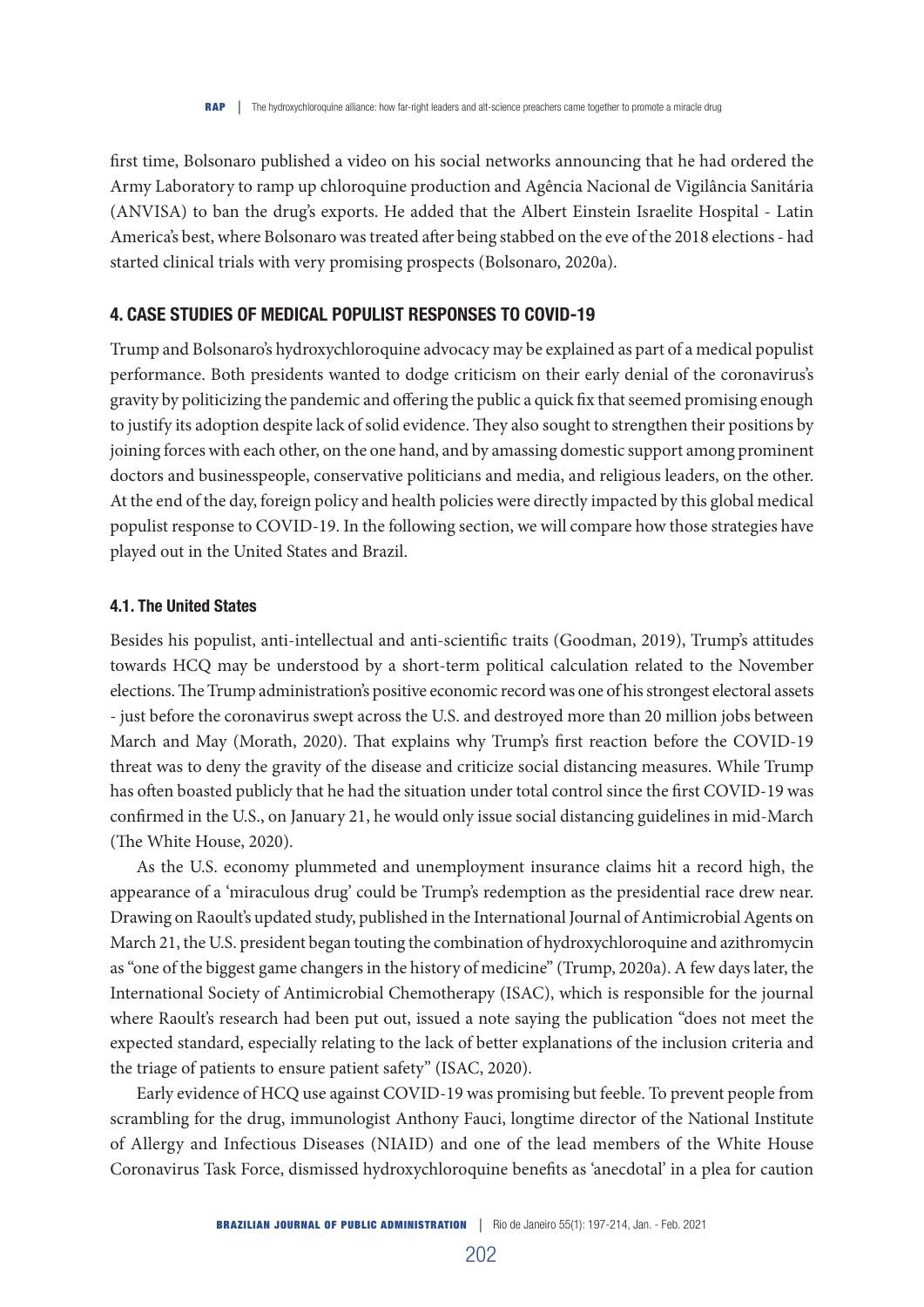(Flaherty & Phelps, 2020). Yet, Trump kept pushing the antimalarial drug. He ordered the Food and Drug Administration (FDA) to lift the ban on products from two of the local plants of India's Ipca Laboratories, which had been charged with data manipulation, so that raw materials and HCQ tablets could be shipped to the U.S. (Palmer, 2020).

Trump's sense of urgency led him to clash publicly with his top COVID-19 adviser. "I think Tony [Fauci] would disagree with me — but the reason I disagree with you is that we have a pandemic. We have people dying now." (Trump, 2020b) The U.S. president was playing the card of what London and Kimmelman dubbed "pandemic research exceptionalism", meaning that a public health crisis sometimes demands exceptions to high standards for quality, such as large randomized controlled trials. However, the authors argue that "rather than generating permission to carry out low-quality investigations, the urgency and scarcity of pandemics heighten the responsibility of key actors in the research enterprise to coordinate their activities to uphold the standards necessary to advance this mission" (London & Kimmelman, 2020).

As the clinical success of HCQ was a matter of political survival for Trump, he started a race against the clock. A week after his first tweet on hydroxychloroquine, the FDA issued an emergency authorization for experimental coronavirus treatments with the antimalarial drug. In the days that followed, the president reached out to business groups and the pro-Republican media. At a meeting with Oracle's chairman Larry Ellison, who had recently hosted a fundraising event for Trump's reelection campaign in California, they suggested creating a system based on Oracle's database tools to track the use of chloroquine and hydroxychloroquine in COVID-19 treatments. In order to increase HCQ stocks at home, the U.S. government received donations from Novartis AG (30 million doses of hydroxychloroquine) and Bayer AG (1 million doses of chloroquine) (Edney, 2020).

Fox News has also joined Trump's HCQ campaign. As Walker and Gogarty (2020) found, Fox News touted the drug approximately 300 times, between March 23 and April 6. Most mentions were made in popular shows as The Ingraham Angle (84 times), Fox & Friends (76 times), Hannity (53), and Tucker Carlson Tonight (22) (Gogarty & Walker, 2020). Trump has gone as far as having host Laura Ingraham and two physicians at the White House to promote HCQ (Washington Post, 2020).

On April 4, as the global crisis worsened and the demand for HCQ went through the roof, India's Directorate General of Foreign Trade imposed a blanket ban on hydroxychloroquine and its formulations (Suneja, 2020), which would cut off half of U.S.'s supplies of the drug (Bloomberg, 2020). Since malaria is one of the country's major public health problems, India holds the lion's share of the hydroxychloroquine production market - manufacturing about 70 percent of the world's supply and exports \$50 million worth of it every year (Balasubramanian, 2020). A few weeks before, Indian prime-minister Narendra Modi had already announced restrictions on exports, except on humanitarian grounds or for those who had made their advance payments in full.

At his daily briefing later that day, Trump said that he had spoken with Modi, asking him to release the amounts of HCQ the United States had ordered. Although there seemed to be nothing unusual with the reference to the Indian prime-minister, it was clear that Trump sought to raise the tone of his public appearances, as he admitted up to 200,000 people could die from the epidemic and added that his government would retaliate if "people" did not give Americans the masks they had bought (Trump, 2020). Modi promptly responded on his Twitter account: "Had an extensive telephone

203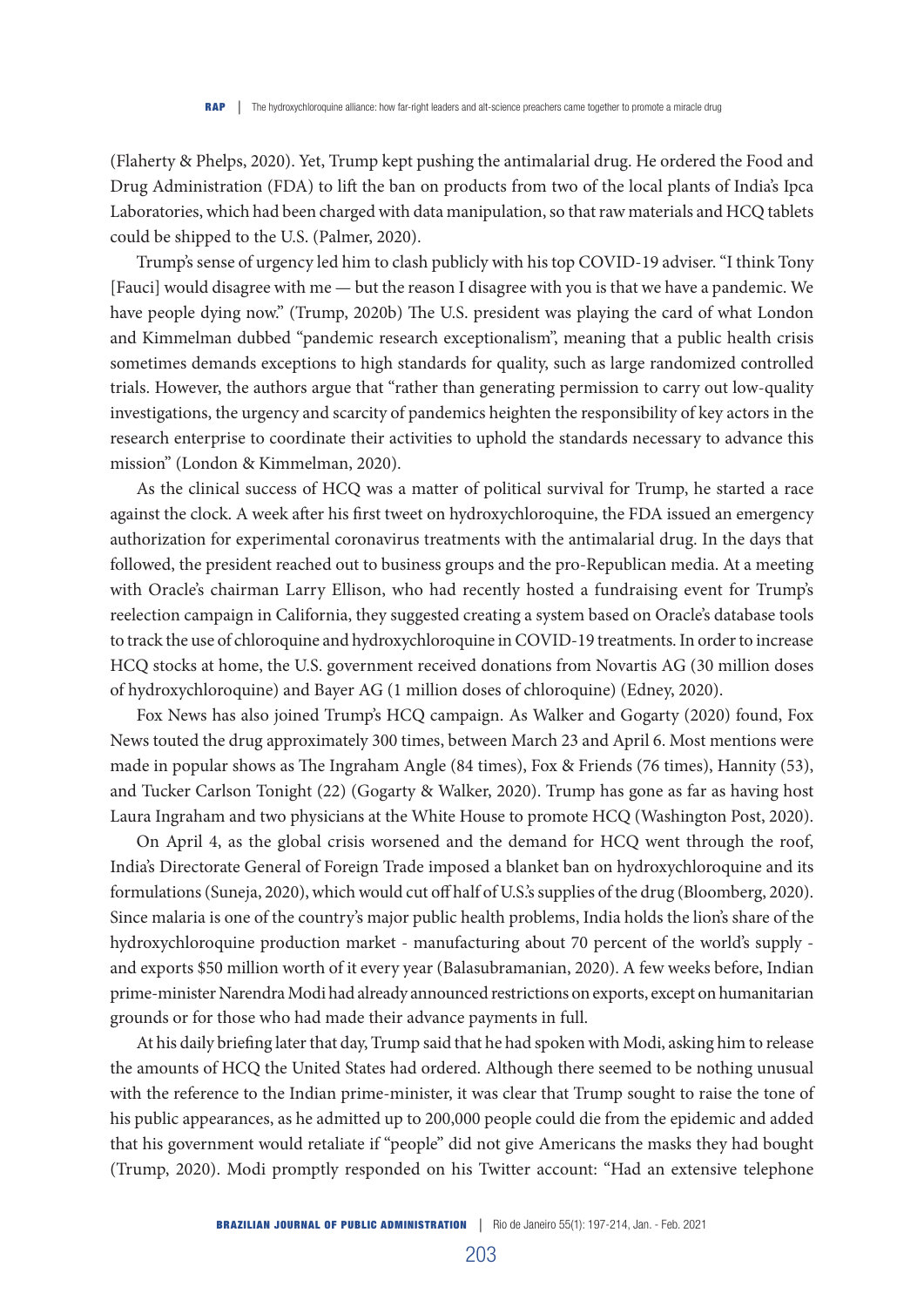conversation with President @realDonaldTrump. We had a good discussion, and agreed to deploy the full strength of the India-US partnership to fight COVID-19" (Modi, 2020).

But tides turned for India in a couple of days. In another press briefing, Trump said he would retaliate against Modi if he kept withholding supplies of HCQ for which the U.S., Brazil and other countries had placed advance orders: "If he doesn't allow it to come out, that would be okay, but, of course, there may be retaliation. Why wouldn't there be?" (Trump, 2020c). The US president's threat caused shock and awe among the Indian public, since both populist radical right leaders enjoyed a blossoming relationship and had recently exchanged bilateral visits.

Hours after Trump's public pressure, the Indian prime-minister lifted the ban on hydroxychloroquine (and paracetamol) for neighboring countries and "to some nations who have been particularly badly affected by the pandemic" in order to clear "all existing orders" (Basu, 2020). Following the new directives, Indian exports of HCQ would take place under two categories: commercial supply and humanitarian aid. While one of the purposes of such move was to increase India's economic and political rivalry with China, which was under fire (particularly in the West) for its mismanagement and lack of transparency in handling the early stages of the outbreak (Mishra, 2020), the sudden rise of a 'hydroxychloroquine alliance' reinforced the strategies of some far-right populists across the world.

That explains those leaders' enthusiasm toward India's HCQ supplies. Trump celebrated Modi's decision on Twitter: "Extraordinary times require even closer cooperation between friends. Thank you India and the Indian people for the decision on HCQ. Will not be forgotten! Thank you Prime Minister @NarendraModi." (Trump, 2020d) The Indian prime-minister's response pointed to the populist radical right alliance: "Times like these bring friends closer. The India-US partnership is stronger than ever" (Modi, 2020b). To the U.S., Trump's remarks on possible retaliations following India's export ban, as well as Modi's immediate concession, have served to reaffirm American power - as well as Trump's steadfastness - in face of China's growing role in fighting the pandemic globally.

By advocating HCQ as a miraculous drug despite inconclusive clinical evidence (either for or against its use), Trump has reinforced his medical populist rhetoric that belittled the role of the 'elitist' scientific community and praised the 'conventional wisdom' of the average American. "So what do I know? I'm not a doctor. I'm not a doctor. But I have common sense" (Trump, 2020c), Trump bragged before the members of his own COVID-19 Task Force. Unsurprisingly, Trump's attitudes against science sowed discord among the administration's medical experts and led to a tug-of-war between the president and Dr. Fauci. To prove his point against research that alerted to the side effects and health risks of HCQ, Trump claimed he was taking the medicine preventively. "I take a pill every day. At some point I'll stop. What I'd like to is I'd like to have the cure and or the vaccine and that'll happen I think very soon. [...] It seems to have an impact, and maybe it does, maybe it doesn't" (Crowley, Thomas & Haberman, 2020).

One must note, however, that Trump progressively abandoned his advocacy for HCQ as polls showed that the American public favored science, personified in Dr. Fauci, in fighting the COVID-19 as the number of deaths surpassed 100,000 in the U.S. by late May 2020 (Bump, 2020). In mid-June, the FDA revoked its emergency-use authorization for the two malaria drugs, claiming that it was "no longer reasonable to believe they may be effective in treating COVID-19" (Burton & Hopkins, 2020).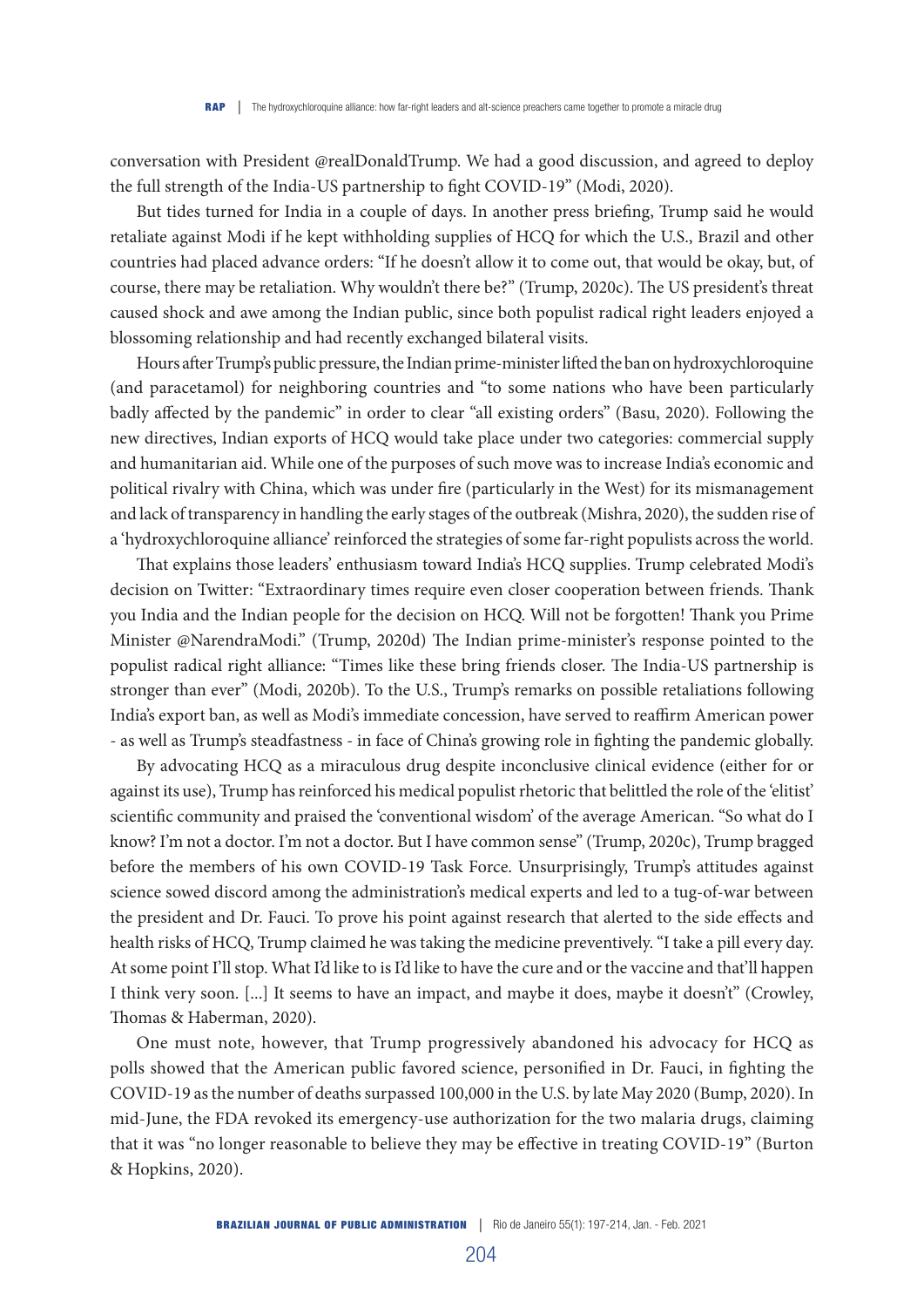#### 4.2. Brazil

As social networks and Whatsapp groups were flooded with vague accounts of alleged beneficial effects of HCQ for treating COVID-19 patients, demand for the medication boomed in Brazilian drugstores (Oliva, 2019). The day after Trump's public endorsement for the antimalarial drug, ANVISA included chloroquine and hydroxychloroquine in a list of controlled medicine (ANVISA, 2020). Bolsonaro's tweet on the anti-malarial drug as a "possible cure" for the novel coronavirus only added to the craze in Brazil, as searches for CQ and HCQ on Google soared and the number of Twitter mentions grew exponentially (Spagnuolo & Orrico, 2020).

Fact-checking agency Aos Fatos showed how false reports and misinformation spread quickly on social networks after Bolsonaro's announcement, jumping from 8 to 45 percent of Brazil's most popular shared tweets. One of the most recurring lies claimed that hydroxychloroquine had proven efficacy in treating COVID-19 patients (Fávero & Libório, 2020).

As in the United States, Bolsonaro has embarked on a daily journey to convince the public opinion of HCQ benefits, while bashing social distancing measures implemented by state governors and some big-city mayors. With his popularity hitting all-time lows as he entered his second year in office, Bolsonaro feared that the economic slowdown could undermine his short-term political capital even further (Vilardaga, 2020).

If HCQ was the lifeline to the president's political survival, he also wanted to reassemble his political base by resorting to economic populism to pit his supporters - especially small and large business people, and informal and autonomous workers, who were suffering the immediate effects of lockdown and distancing policies - against governors, lawmakers, and the mainstream press. By manifesting his indignation at state governors, who did not want to include religious activities as essential services, Bolsonaro also reached out to the powerful pentecostal leaders who have long supported him.

As a sign of faith in the miraculous powers of HCQ, the Brazilian president even displayed a box of Reuquinol by his side during his participation in the G-20 teleconference on March 26 (Andrade, 2020). That is the brand name of hydroxychloroquine manufactured by Apsen, whose CEO Renato Spallicci is an ardent supporter of the Bolsonaro administration and often defends the president on social media. Meanwhile, Bolsonaro requested the Brazilian Chamber of Foreign Trade to eliminate import taxes on chloroquine, azithromycin, and raw materials and ordered the Army Lab to manufacture 1 million doses of HCQ (Waltemberg & Valeda, 2020).

It was not long before Bolsonaro's aggressive advocacy of the malaria drug sparked tensions in his own cabinet. Brazil's Health Minister Henrique Mandetta, who had received early praise for mobilizing Brazil's universal healthcare system (SUS, in the acronym in Portuguese) and supporting social distancing measures, began alerting the population of the risks of self-administering hydroxychloroquine as it could cause severe heart problems. Mandetta's defense of 'science' to guide policy-making in the COVID-19 fight came much to the president's chagrin, as Bolsonaro, like Trump, was waving the flag of "pandemic research exceptionalism". Bolsonaro responded as he did with other ministers who had also left the government: reaffirmed that he was the one in charge, isolated and challenged the minister in public events and meetings, while the president's supporters began attacking Mandetta's reputation on social media (Amado, 2020a).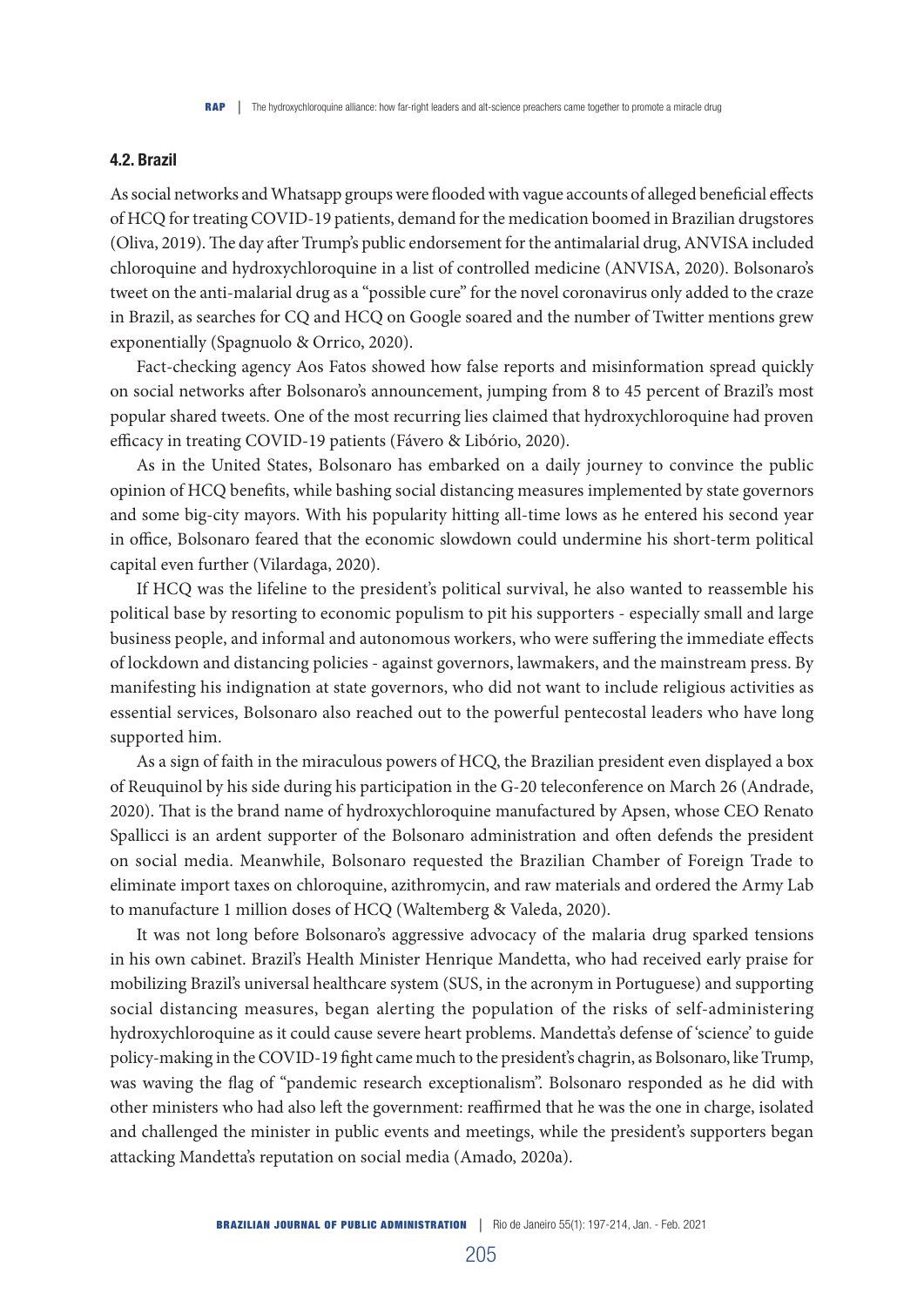Between late March and early April, a vast network of pro-Bolsonaro public figures and lawmakers was formed around the promotion of HCQ, based on a partial research undertaken by the Prevent Senior operator (which sells health insurance for the elderly and has a hospital in São Paulo) that allegedly showed positive therapeutic results<sup>1</sup>. An op-ed written by Helio Beltrão (Beltrão, 2020), chair of the libertarian Brazilian Mises Institute, and an interview given by University of São Paulo virologist Paolo Zanotto to the far-right website Brasil Sem Medo quickly became staples among the president's supporters. Echoing Bolsonaro's narrative, their chief claim was that medical and scientific communities refrained from adopting HCQ protocols on ideological grounds. "If chloroquine was called [former president] Lula's drug, not Bolsonaro's or Trump's, I assure it would be a success", said Zanotto (Briguet, 2020a).

On April 4, Beltrão, one of the most vocal supporters of over-the-counter commercialization of HCQ, made a live broadcast with a Prevent Senior manager, Dr. Pedro Batista, Jr., and virology professor Zanotto (Beltrão, 2020b). They wanted to transform Prevent Senior's protocol into a national one, along the lines of what Bolsonaro had advocated from the start. They also took the opportunity to bash Health Minister Mandetta, who had authorized the supervised use of HCQ in patients with severe conditions, but was not willing to adopt the early use of the drug before more robust research came out.

The clash between the president and his top health advisor reached a peak on April 12, when Mandetta gave an interview on Globo TV Network - one of Bolsonaro's declared enemies - standing up for social isolation and complaining that Brazilians were lost as to they should listen to, the health officials or the president. By then, it seemed clear that the minister's days were counted. More specifically, it took four days for him to be sacked. But Mandetta did not leave office without making public that, the week before, Bolsonaro had secretly pressured him to sign a decree changing HCQ's prescription leaflet to include recommendations for COVID-19 (GZH, 2020). Together with the president were anesthesiologist Luciano Azevedo, who is known for his ultraconservative militancy, and immunologist Nise Yamaguchi, who also campaigned for hydroxychloroquine in the media, including some far-right websites (Briguet, 2020b).

Although those two pro-chloroquine doctors were among Mandetta's likely successors, Bolsonaro ended up appointing a former campaign advisor, physician and businessman Nelson Teich. He was considered a 'less controversial' name in the medical community and seemed to support some of Bolsonaro's ideas on how to tackle the crisis (Vargas & Soares, 2020). However, Teich's reluctance to adopt HCQ in the national protocols without scientific backing and to speak against social distancing made him one of the shortest-lived ministers in Brazil's recent history, lasting for less than a month in office (Souza, Lima, Cardim & Soares, 2020).

Tensions between the president and the Ministry of Health only allayed when Bolsonaro decided he would keep the interim minister, Army General Eduardo Pazzuello, to make sure hydroxychloroquine would be included in the national treatment protocol for all COVID-19 patients. Besides adopting a new protocol on May 20, which came under heavy congressional protest, Pazzuello appointed 13

<sup>&</sup>lt;sup>1</sup> The study has been described by French geneticist Gaetan Burgio as follows: "this is really really bad study and awful science" (Burgio, 2020).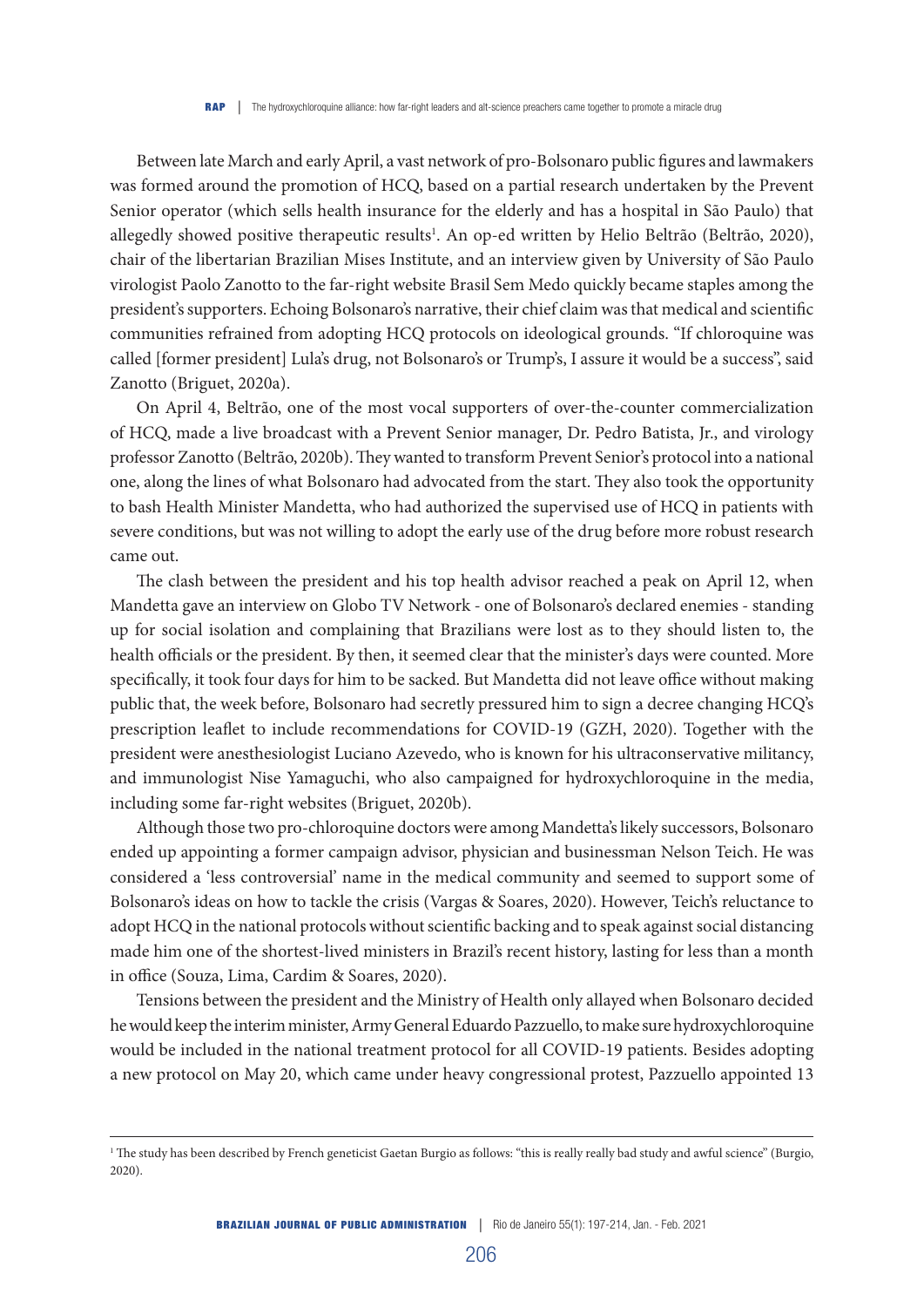Army officers to top positions in the ministry. Neither him nor his direct aides have specific medical training or previous experience in health policy-making (Amado, 2020b).

A last note on Bolsonaro's medical populism refers to the religious underpinnings of his HCQ approach. Bolsonaro's appeal to Christians has always been an important element of his popularity, which may explain his permanent reference to Biblical verses and his close relationship with Evangelical leaders, some of whom have been staunch chloroquine advocates (Casarões, 2020). Unsurprisingly, disinformation campaigns on the COVID-19 pandemic have either begun or gained momentum in religious networks (Machado et al., 2020).

The religious leanings of Bolsonaro's medical populist performance has both domestic politics and foreign policy implications. After being tested positive for COVID-19, on July 7, president Bolsonaro announced he was taking chloroquine as part of his treatment. Over that day, he mentioned the medicine 17 times as a potential cure for the disease. In the weeks that followed, he appeared a few times lifting a box of chloroquine before huge crowds, which hailed the drug as some sort of religious symbol – reinforcing Bolsonaro's own messianic character (Sakamoto, 2020).

Finally, on the global stage, the Brazilian president followed Trump's steps and thanked prime-minister Modi on his social networks after the Indian prime-minister lifted the export ban. Bolsonaro's letter of gratitude to the Indian government invoked religious elements that speak to both leaders' populist strategies in an unusual comparison between the Hindu epic Ramayana and the Bible: "Just as Lord Hanuman brought the holy medicine from the Himalayas to save the life of Lord Rama's brother Lakshmana, and Jesus healed those who were sick and restored the sight to Bartimeu, India and Brazil will overcome this global crisis by joining forces and sharing blessings for the sake of all peoples" (The Hindu, 2020). A few months later, on May 31, Bolsonaro again expressed Brazil's gratitude for the U.S. act of solidarity. No longer interested in touting HCQ, Trump had decided to deliver two million doses of the medicine 'to the Brazilian people' (Ministério das Relações Exteriores, 2020).

#### 5. FINAL REMARKS

Even though the use of hydroxychloroquine has become an important instrument of far-right populists all across the globe, it has played different domestic and international roles. Thanks to the power-concentrating nature of presidents (as opposed to the political constraints of the parliamentary systems of India, Israel, or Hungary), Trump and Bolsonaro have been able to fully exert the strategies and performances of medical populism. They have persistently touted HCQ in spite of feeble scientific evidence, in an attempt to garner and secure political support by pitting the masses (or 'the people') against doctors, mainstream scientists, and public health authorities (or 'the establishment'). Hydroxychloroquine seemed like the perfect populist tool not only because of promising prospects, but especially due to the fact that it emerged from, and helped foster, a far-reaching alt-science movement, in an unusual alliance between Silicon Valley entrepreneurs, the far-right media, and maverick scientists such as Didier Raoult, whose views on HCQ have validated efforts by local agents, such as Brazil's Prevent Senior operator and several Bolsonaro supporters.

The urge in seeking a solution for the COVID-19 outbreak and the populist tendency to offer simple solutions to complex problems led leaders in Brazil and the U.S. to run counter to expert advice, as it became clear in the clashes between Trump and Dr. Anthony Fauci and Bolsonaro and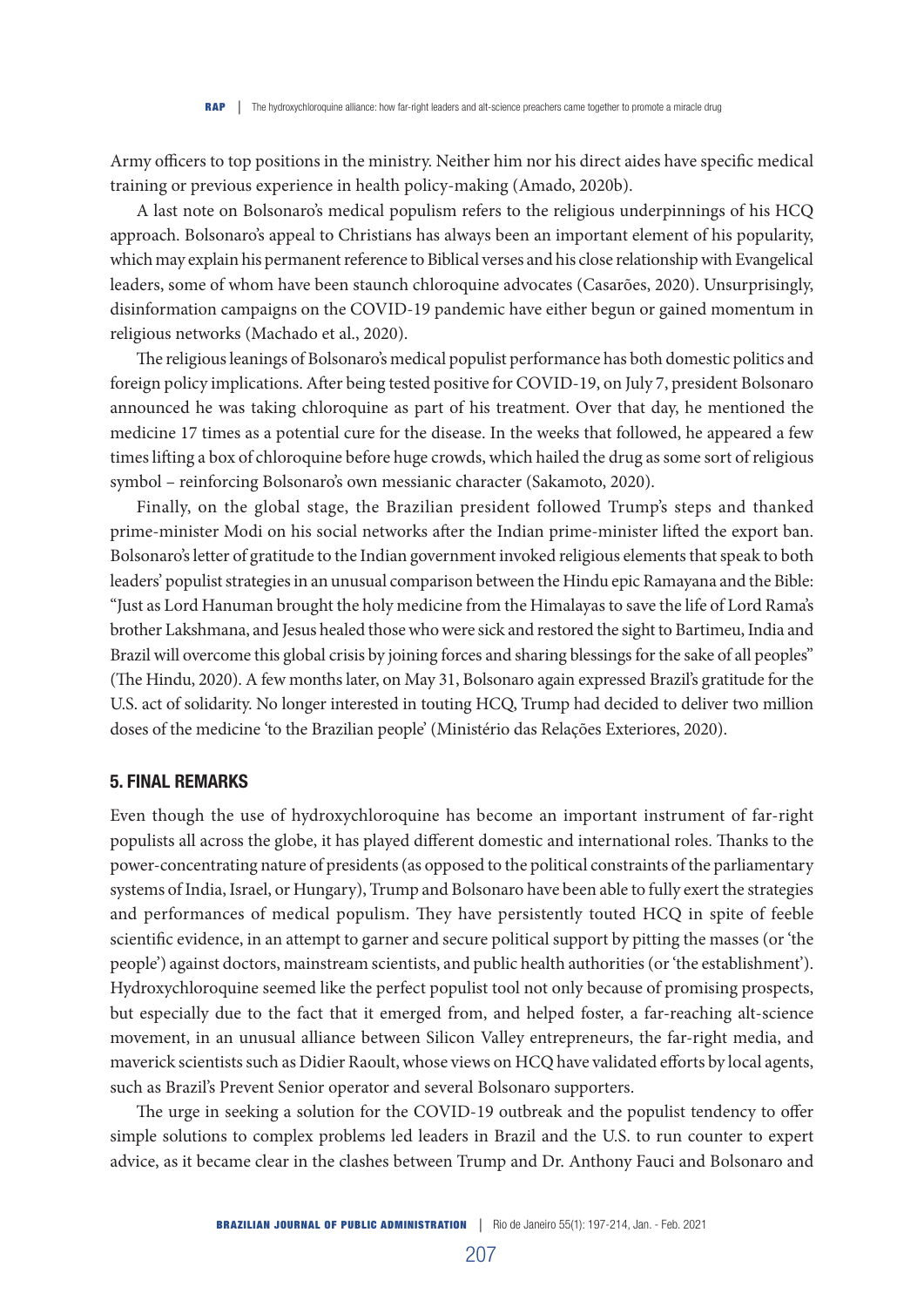his two health ministers, Mandetta and Teich, with dramatic policy implications. It also led those leaders to form an overarching alliance of far-right influencers, businesspeople and leaders, which has also included India, whose prime-minister wanted to position himself as the world's key medicine supplier to fight the global pandemic, and Israel, whose prime-minister used HCQ as a sign of his steadfast leadership as he tried to form a new government.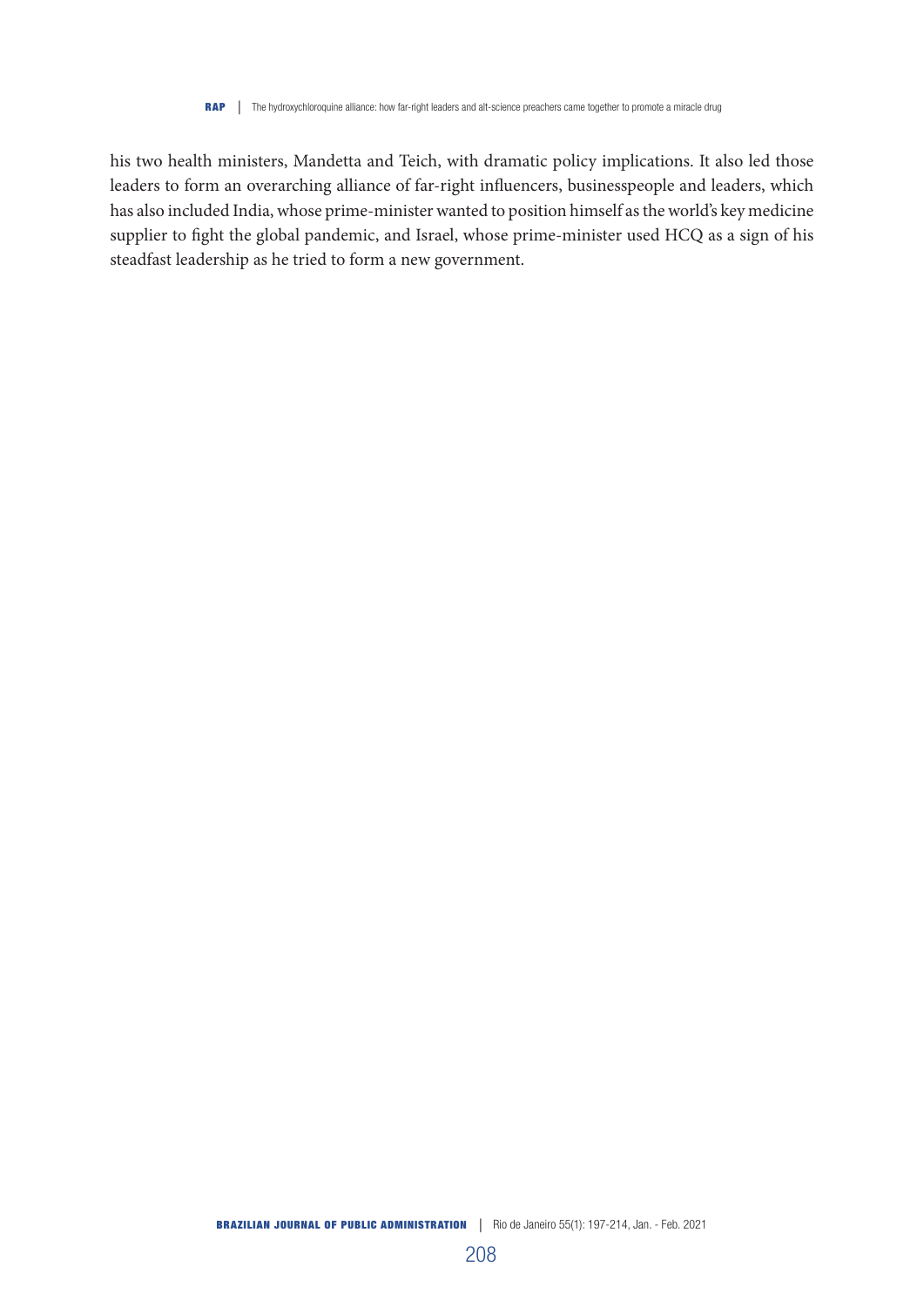# **REFERENCES**

Abdelal, R. (2020, May 28). *Analytics*. Retrieved from https://valdaiclub.com/a/highlights/populism-thepandemic-and-the-crisis/

Agência Nacional de Vigilância Sanitária. (2020, March 20). *Resolução de diretoria colegiada - RDC no 351, de 20 de março de 2020*. Retrieved from http://portal. anvisa.gov.br/documents/33868/3233591/72+- +RDC+N%C2%BA+351-2020-DOU.pdf/bf7b1b3d-951a-4037-8fb8-38225319f8f9

Aljazeera. (2020, May 24). *Netanyahu: Corruption trial an attempt to "depose a strong PM*". Retrieved from https://www.aljazeera.com/news/2020/05/ netanyahu-arrives-court-corruption-trialprotests-200524115748118.html

Andrade, H. (2020, March 26). *Bolsonaro mostra remédio feito com hidroxicloroquina em reunião do G20*. Retrieved from https://noticias.uol.com. br/saude/ultimas-noticias/redacao/2020/03/26/ bolsonaro-mostra-remedio-feito-comhidroxicloroquina-em-reuniao-do-g20.htm

Balasubramanian, J. S. D. (2020, April 14). *Why Did President Trump Request India For Hydroxychloroquine?* Retrieved from https:// www.forbes.com/sites/saibala/2020/04/13/ why-did-president-trump-request-india-forhydroxychloroquine/#1f2a8ee770bb+

Basu, N. (2020, April 07). *India partially lifts ban on export of hydroxychloroquine to help US, others fight Covid-19*. Retrieved from https://theprint. in/diplomacy/india-partially-lifts-ban-on-exportof-hydroxychloroquine-hours-after-trumpsthreat/396792/

Beltrão, H. (2020a, March 25). *Liberem a hidroxicloroquina*. Retrieved from https://www. folha.uol.com.br/colunas/helio-beltrao/2020/03/ liberem-a-hidroxicloroquina.shtml

Beltrão, H. [@heliobeltrao]. (2020b, April 4). *Pessoal, o Pedro Batista Jr, da Prevent Senior TAMBÉM ESTARÁ NA LIVE em 45min! Nunca fiz uma live que prometa tanta informação relevante*. Retrieved from https://twitter.com/heliobeltrao/ status/1246486196601135110

Bloomberg, C. A. (2020, April 07). *India Partially Lifts Export Ban on Potential Coronavirus Treatment After Trump Call*. Retrieved from https://time.

com/5816617/india-lifts-hydroxychloroquineexport-ban/

Bolsonaro, J. M. [@jairbolsonaro]. (2020, March 21). *Hospital Albert Einstein e a possível cura dos pacientes com o Covid-19*. Retrieved from https://twitter.com/ jairbolsonaro/status/1241434576049840130

Briguet, P. (2020a, April 05). *Cloroquina é o remédio para vencer a epidemia*. Retrieved from https:// brasilsemmedo.com/cloroquina-e-o-remedio-paravencer-a-epidemia/

Briguet, P. (2020b, April 05). *Dra. Nise e a batalha para salvar o Brasil do vírus*. Retrieved from https:// brasilsemmedo.com/dra-nise-e-a-batalha-parasalvar-o-brasil-do-virus/

Bump, P. (2020, April 24). The rise and fall of Trump's obsession with hydroxychloroquine. *Washington Post*. Retrieved from https://www.washingtonpost.com/ gdpr-consent/?next\_url=https%3a%2f%2fwww. washingtonpost.com%2fpolitics%2f2020%2f 04%2f24%2frise-fall-trumps-obsession-withhydroxychloroquine%2f

Burgio, G. [@GaetanBurgio]. (2020, April 18). *Another study on #Hydroxycloroquine efficacy in #COVID19 patients from a Brazilian team has been shared widely this evening*. Retrieved from https://twitter.com/ GaetanBurgio/status/1251476181989208066

Burton, T. M., Hopkins, J. (2020, June 16). FDA Pulls Emergency Covid-19-Use Approval for Hydroxychloroquine, Taken by Trump. *WSJ*. Retrieved from https://www.wsj.com/articles/ fda-withdraws-emergency-use-authorization-forhydroxychloroquine-for-covid-19-11592238129

Casarões, G. (2020). Religião e poder: a ascensão de um projeto de nação evangélica no Brasil? *Revista Interesse Nacional*, *13*(49), 9-16.

Caulfield, T. (2020, April 19). Dr. Oz's hydroxychloroquine advocacy seduces Trump as coronavirus wellness woo surges. *NbcNews*. Retrieved from https://www.nbcnews.com/think/opinion/droz-s-hydroxychloroquine-advocacy-seduces-trumpcoronavirus-wellness-woo-ncna1185596

Crowley, M., Thomas, K., & Haberman, M. (2020, April 06). *Ignoring Expert Opinion, Trump Again Promotes Use of Hydroxychloroquine*. Retrieved from https://www.nytimes.com/2020/04/05/us/politics/ trump-hydroxychloroquine-coronavirus.html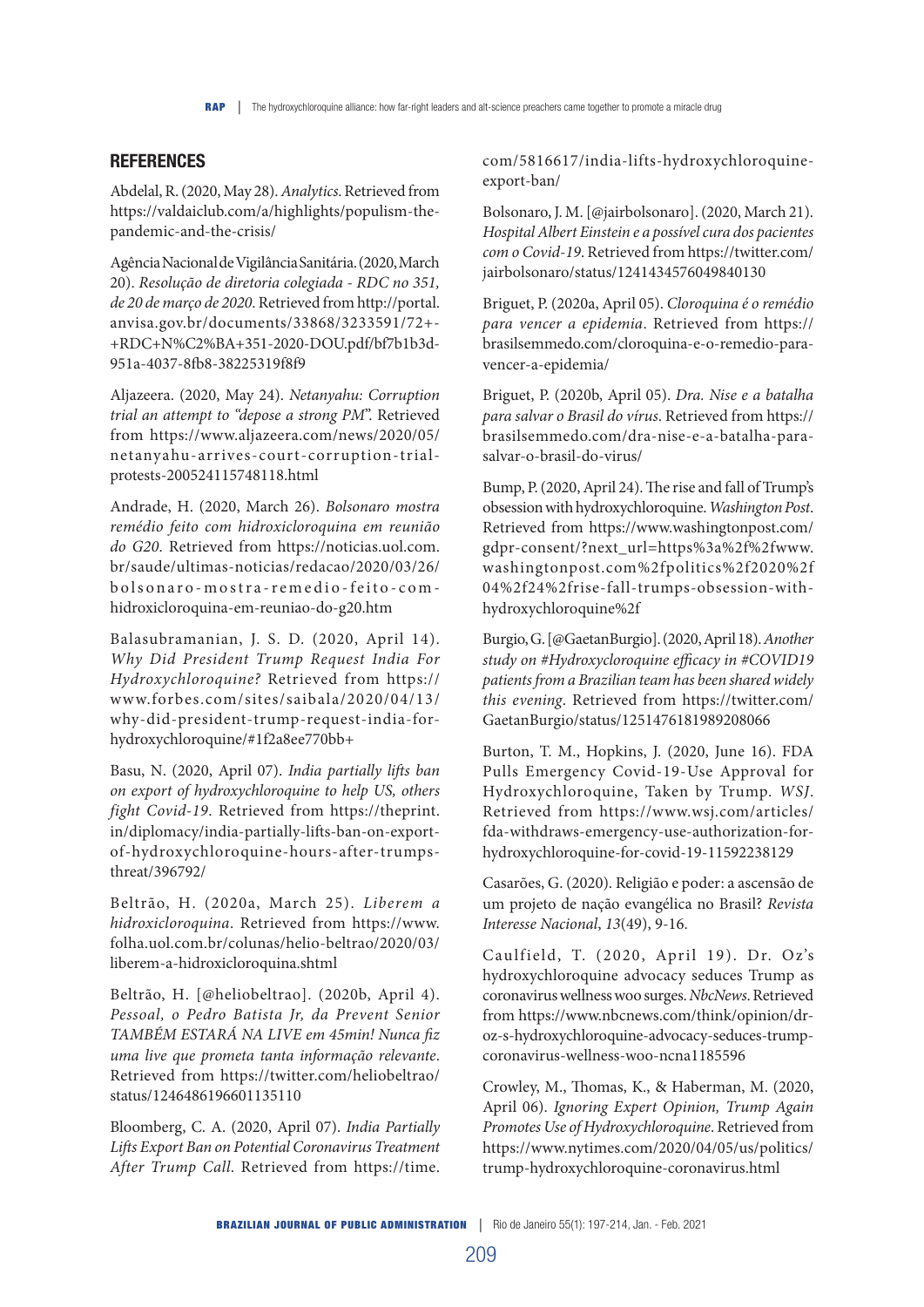Economic Times. (2020, April 17). *India sending hydroxychloroquine to 55 coronavirus-hit countries*. Retrieved from https://economictimes.indiatimes. com/news/politics-and-nation/india-sendinghydroxychloroquine-to-55-coronavirus-hitcountries/articleshow/75186938.cms?from=mdr+

Edney, A. (2020, April 1). *Drugs Trump Touted for Covid-19 Treatment Added to Shortage List*. Retrieved from https://www.bloomberg.com/tosv2. html?vid=&uuid=3bc5f0d0-a448-11ea-89ed-d1 b47852f21a&url=L25ld3MvYXJ0aWNsZXMvM jAyMC0wNC0wMS9kcnVncy10cnVtcC10b3V0 ZWQtZm9yLWNvdmlkLTE5LXRyZWF0bWV udC1hZGRlZC10by1zaG9ydGFnZS1saXN0

Efrati, I. (2020, March 27*). Israel preparing to use unapproved medication to treat coronavirus - Israel News*. Retrieved from https://www.haaretz. com/israel-news/.premium-israel-preparingto-use-unapproved-medication-to-treatcoronavirus-1.8712940

Engber, D. (2017, October 16). The Grandfather Of Alt-Science. *FiveThirtyEight*. Retrieved from https:// fivethirtyeight.com/features/the-grandfather-of-altscience/

Fávero, B., & Libório, B. (2020, April 07). *Como a desinformação sobre cloroquina se multiplicou no Twitter após aval de Bolsonaro à droga*. Retrieved from https://www.aosfatos.org/noticias/comodesinformacao-sobre-cloroquina-se-multiplicouno-twitter-apos-aval-de-bolsonaro-droga/

Flaherty , A., & Phelps, J. (2020, March 20). *Fauci throws cold water on Trump's declaration that malaria drug chloroquine is a "game changer"*. Retrieved from https://abcnews.go.com/Politics/fauci-throwscold-water-trumps-declaration-malaria-drug/ story?id=69716324

Gabler, E., & Keller, M. (2020, May 20). *Prescriptions Surged as Trump Praised Drugs in Coronavirus Fight*. Retrieved from https://www. nytimes.com/2020/04/25/us/coronavirus-trumpchloroquine-hydroxychloroquine.html

Gautret, P., Lagier, J. C., Parola, P., Hoang, V. T., Medde, L. … Raoulta, D. (2020, July). Hydroxychloroquine and azithromycin as a treatment of COVID‐19: results of an open‐label non‐randomized clinical trial. *International Journal of Antimicrobial Agents*, *56*(1), 105949. Retrieved from https://doi.org/10.1016/j. ijantimicag.2020.105949

Gogarty, K., & Walker, A. (2020, April 16). *A comprehensive guide to Fox's promotion of hydroxychloroquine and chloroquine*. Retrieved from https://www.mediamatters.org/coronaviruscovid-19/comprehensive-guide-foxs-promotionhydroxychloroquine-and-chloroquine

Goodman, M. (2019). *Return to the Regulatory Dark Ages*. Retrieved from https://store.counterpunch. org/wp-content/uploads/2019/08/vol-26-no-3.pdf

Gorski, D. [@gorskon]. (2020, April 17). *Bloody hell. The sheer volume of crappy studies of #hydroxychloroquine for #COVID19 is impossible to keep up with!*. Retrieved from https://twitter.com/ gorskon/status/1251270530331824131?s=20

Greer, S. L. (2017). Medicine, public health and the populist radical right. *Journal of the Royal Society of Medicine*, *110*(8), 305-308.

Grens, K. (2020, April 9). *Journal Publisher Concerned over Hydroxychloroquine Study*. Retrieved from https://www.the-scientist.com/ news-opinion/journal-publisher-concerned-overhydroxychloroquine-study-67405

Gupta, S. (2020, April 07). *In PM Modi's hydroxychloroquine export order, a Covid-19 message to the world - world news*. Retrieved from https://www.hindustantimes.com/worldnews/in-modi-s-hydroxychloroquine-exportorder-a-covid-19-message-to-the-world/ story-ySR32J4ccmcnhrCzARv3jI.html

GZH. (2020, May 21). *Bolsonaro queria alterar bula da cloroquina, afirma Mandetta*. Retrieved from https:// gauchazh.clicrbs.com.br/politica/noticia/2020/05/ bolsonaro-queria-alterar-bula-da-cloroquinaafirma-mandetta-ckagti0dw005y015nzrovz206.html

Harkov, B. L. (2020, March 28). *MPs from across Europe seek Israel's advice on tackling coronavirus*. Retrieved from https://www.jpost.com/israel-news/ mps-from-across-europe-seek-israels-advice-ontackling-coronavirus-622739

Harris, J. (2020, March 18). *The experts are back in fashion as Covid-19's reality bites*. Retrieved from https://www.theguardian.com/commentisfree/2020/ mar/15/experts-fashion-covid-19-reality-bitestrump-johnson

i24NEWS. (2020, March 19). *Israel: Netanyahu announces seven-day state of emergency over*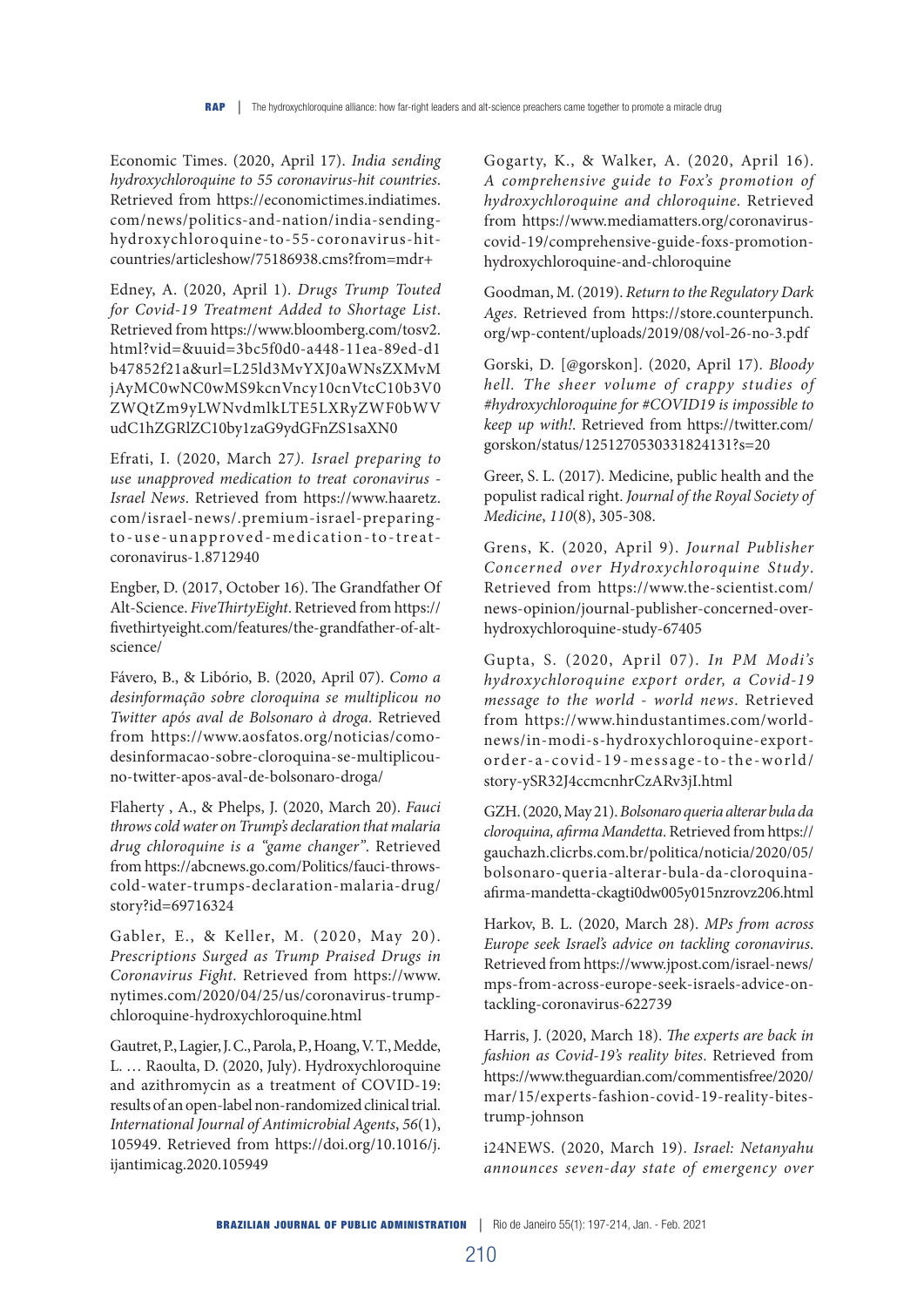*coronavirus*. Retrieved from https://www.i24news. tv/en/news/israel/1584645604-israel-netanyahuannounces-seven-day-state-of-emergency-overcoronavirus

ISAC. (2020, April 03). *Statement on IJAA paper International Society of Antimicrobial Chemotherapy*. Retrieved from https://www.isac.world/news-andpublications/official-isac-statement

Kupferschmidt, K. (2020, June 09). Three big studies dim hopes that hydroxychloroquine can treat or prevent COVID-19. *Science*. Retrieved from https:// www.sciencemag.org/news/2020/06/three-bigstudies-dim-hopes-hydroxychloroquine-can-treator-prevent-covid-19

Lasco, G. (2020). Medical populism and the COVID-19 pandemic. *Global Public Health*, *10*, 1417-1429.

Lasco, G., & Curato, N. (2019). Medical populism. *Social Science* & *Medicine*, *221*, 1-8.

London, A. J., & Kimmelman, J. (2020, May 01). Against pandemic research exceptionalism. *Science*. Retrieved from https://science.sciencemag.org/ content/368/6490/476.full

Ministério da Saúde. (2020, March 25). *Cloroquina poderá ser usada em casos graves do coronavírus*. Retrieved from https://www.saude.gov.br/noticias/ agencia-saude/46601-cloroquina-podera-ser-usadaem-casos-graves-do-coronavirus

Ministério das Relações Exteriores. (2020, May 31). *Joint Statement from the Governments of the United States of America and the Federative Republic of Brazil regarding Health Cooperation*. Nota 62. Brasília, DF: Author.

Mishra, A. (2020, April 20). Hydroxychloroquine: India proves a friend in need is a friend indeed. *The Times of India.* Retrieved from https:// timesofindia.indiatimes.com/blogs/always-right/ hydroxychloroquine-india-proves-a-friend-inneed-is-a-friend-indeed/

Modi, N. [@narendramodi]. (2020a, April 04). *Had an extensive telephone conversation with President @realDonaldTrump. We had a good discussion, and agreed to deploy the full strength of the India-US partnership to fight COVID-19*. Retrieved from https://twitter.com/narendramodi/ status/1246431862148534277

Modi, N. [@narendramodi]. (2020b, April 09). *Fully agree with you President @realDonaldTrump . Times like these bring friends closer. The India-US partnership is stronger than ever*. Retrieved from https://twitter. com/narendramodi/status/1248110109487591424

Morath, E. (2020, June 01). How Many U.S. Workers Have Lost Jobs During Coronavirus Pandemic? There Are Several Ways to Count. *The Wall Street Journal.* Retrieved from https://www.wsj.com/ articles/how-many-u-s-workers-have-lost-jobsduring-coronavirus-pandemic-there-are-severalways-to-count-11591176601

Mudde, C. (2020, April 1). Will the coronavirus "kill populism"? Don't count on it. *The Guardian.* Retrieved from https://www.theguardian.com/ commentisfree/2020/mar/27/coronaviruspopulism-trump-politics-response

Mudde, C., & Kaltwasser, R. C. (2017). *Populism: A Very Short Introduction (Very Short Introductions)* (2nd ed.). Oxford, UK: Oxford University Press.

Müller, J. (2020, April 07). How Populists Will Leverage the Coronavirus Pandemic. *World Politics Review.* Retrieved from https://www. worldpoliticsreview.com/articles/28663/howpopulists-will-leverage-the-coronavirus-pandemic

Musk, E. [@elonmusk]. (2020, March 06). *The coronavirus panic is dumb*. Retrieved from https:// twitter.com/elonmusk/status/1236029449042198528

Netanyahu, B. (2020, April 11). *Three Enormous Shipments of Anti-Corona Supplies Land in Israel*. Retrieved from https://www.gov.il/en/departments/ news/spoke\_medical110420

Netanyahu, B. [@IsraelPM]. (2020, April 09). *Thank you, my dear friend @narendramodi , Prime Minister of India, for sending Chloroquine to Israel*. Retrieved from https://twitter.com/israelipm/ status/1248319047785119750

Nguyen, T. (2020, April 04). How a chance Twitter thread launched Trump's favorite coronavirus drug. *Politico.* Retrieved from https://www.politico.eu/ article/how-a-chance-twitter-thread-launchedtrumps-favorite-coronavirus-drug/

O'Connor, C., & Weatherall, J. O. (2020, May 04). Hydroxychloroquine and the Political Polarization of Science. *Boston Review*. http://bostonreview.net/ science-nature-politics/cailin-oconnor-james-owenweatherall-hydroxychloroquine-and-political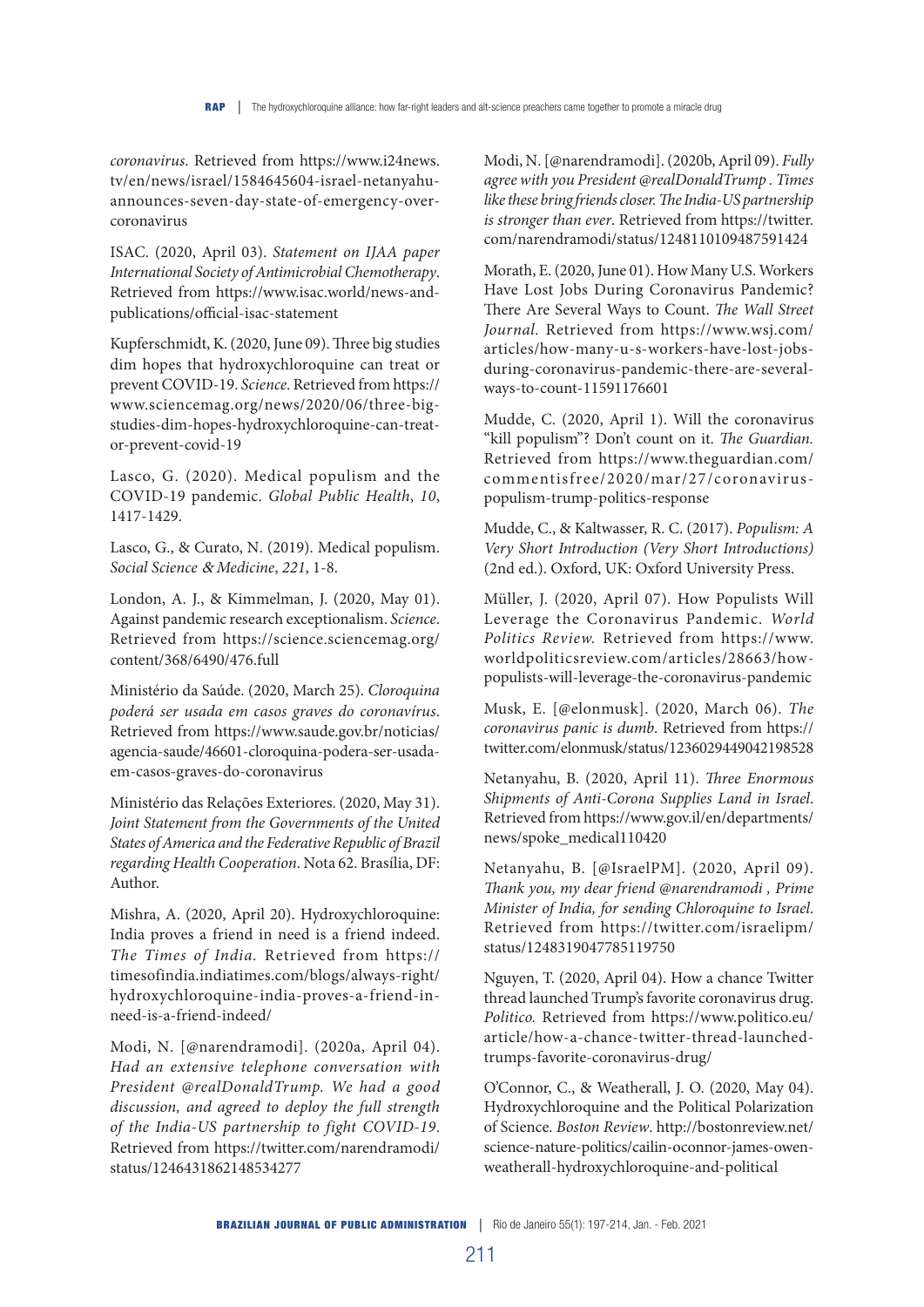Oliva, G. (2020, March 21). Coronavírus: desaparecimento da cloroquina das farmácias do Rio preocupa pacientes usuários de medicamentos. *O Globo.* Retrieved from https:// oglobo.globo.com/sociedade/coronavirus-servico/ coronavirus-desaparecimento-da-cloroquina-dasfarmacias-do-rio-preocupa-pacientes-usuarios-demedicamentos-24318959

Palmer, E. (2020, March 24). *FDA frees India's Ipca from import ban so it can ship unproven COVID-19 treatments*. Retrieved from https://www. fiercepharma.com/manufacturing/fda-lifts-banso-india-s-ipca-so-can-ship-unproven-covid-19 treatments

Paracha, N. (2020, April 06). Populism the first ideological casualty? *Daily Pioneer*. Retrieved from https://www.dailypioneer.com/2020/columnists/ populism-the-first-ideological-casualty-.html

Parmet, W. E. (2010). Pandemics, Populism and the Role of Law in the H1N1 Vaccine Campaign. *St. Louis U. J. Health L.* & *Policy*, *4*, 113-156.

Prevent Senior Institute. (2020, April 17). *Empirical treatment with hydroxychloroquine and azithromycin for suspected cases of COVID-19 followed-up by telemedicine*. Retrieved from https://static.poder360. com.br/2020/04/2020.04.15-journal-manuscriptfinal.pdf

Raoult, D. (2011, December 12). *Et si Darwin s'était trompé...* Retrieved from https://www. lepoint.fr/debats/et-si-darwin-s-etaittrompe-12-12-2011-1406407\_2.php

Raoult, D. (2013, October 08). *Les prédictions climatiques sont absurdes!* Retrieved from https://www.lepoint.fr/invites-du-point/ didier\_raoult/les-predictions-climatiques-sontabsurdes-08-10-2013-1740365\_445.php

Raoult, D. [@raoult\_didier]. (2020, April 18). *Un manuscrit dont la publication devrait faire parler : expérimentation de la bithérapie HCQ+AZ au Brésil*. Retrieved from https://twitter.com/raoult\_didier/ status/1251450740641542144

Reuters. (2020a, June 11). *India lifts export ban on Trump-touted drug hydroxychloroquine U.S*. Retrieved from https://www.reuters.com/article/ us-health-coronavirus-india-pharmaceutic/ india-lifts-export-ban-on-trump-touted-drughydroxychloroquine-idUSKBN23I0QP

Reuters. (2020b, April 03). *Hungary's Alkaloida says it can mass produce hydroxychloroquine for coronavirus use: media. U.S.* Retrieved from https://www.reuters. com/article/us-health-coronavirus-hungarymedicine/hungarys-alkaloida-says-it-can-massproduce-hydroxychloroquine-for-coronavirus-usemedia-idUSKBN21L12F

Sakamoto, L. (2020, July 07). Cena de culto à cloroquina mostra que ela se tornou símbolo do bolsonarismo. *UOL Notícias.* Retrieved from https://noticias.uol.com.br/colunas/ leonardo-sakamoto/2020/07/20/cena-de-cultoa-cloroquina-mostra-que-ela-se-tornou-simbolodo-bolsonarismo.htm

Sanches, M. (2020, May 30). À frente da SpaceX e ex-queridinho da internet, Elon Musk se aproxima da direita de Trump e Bolsonaro. *BBC News Brasil*. Retrieved from https://www.bbc.com/portuguese/ internacional-52860772

Sayare, S. (2020, May 22). He Was a Science Star. Then He Promoted a Questionable Cure for Covid-19. *The New York Times.* Retrieved from https://www.nytimes.com/2020/05/12/magazine/ didier-raoult-hydroxychloroquine.html

Souza, R., Lima, B., Cardim, M. E., & Soares, I. (2020, May 16). Uso da cloroquina no tratamento da covid-19 provocou saída de Teich. *Correio Braziliense*. Retrieved from https://www.correiobraziliense. com.br/app/noticia/politica/2020/05/16/interna\_ politica,855426/uso-da-cloroquina-no-tratamentoda-covid-19-provocou-saida-de-teich.shtml

Srivastava, M. (2020, April 22). How Israel's Netanyahu secured his political survival. *Financial Times.* Retrieved from https://www.ft.com/content/ cf76fc6f-486e-49c2-a004-242484b0078c

Suneja, K. (2020, April 05). Blanket ban on export of anti-malarial drug hydroxychloroquine, government withdraws exemptions. *The Times of India*. Retrieved from https://economictimes. indiatimes.com/news/economy/foreign-trade/ blanket-ban-on-export-of-anti-malarial-drughydroxychloroquine-government-withdrawsexemptions/articleshow/74987181.cms?from=mdr+

The Hindu. (2020, April 09). *Brazilian President invokes Ramayana while seeking hydroxychloroquine from India*. Retrieved from https://www.thehindu. com/news/international/brazilian-prez-invokesramayana-while-seeking-hydroxychloroquinefrom-india/article31295486.ece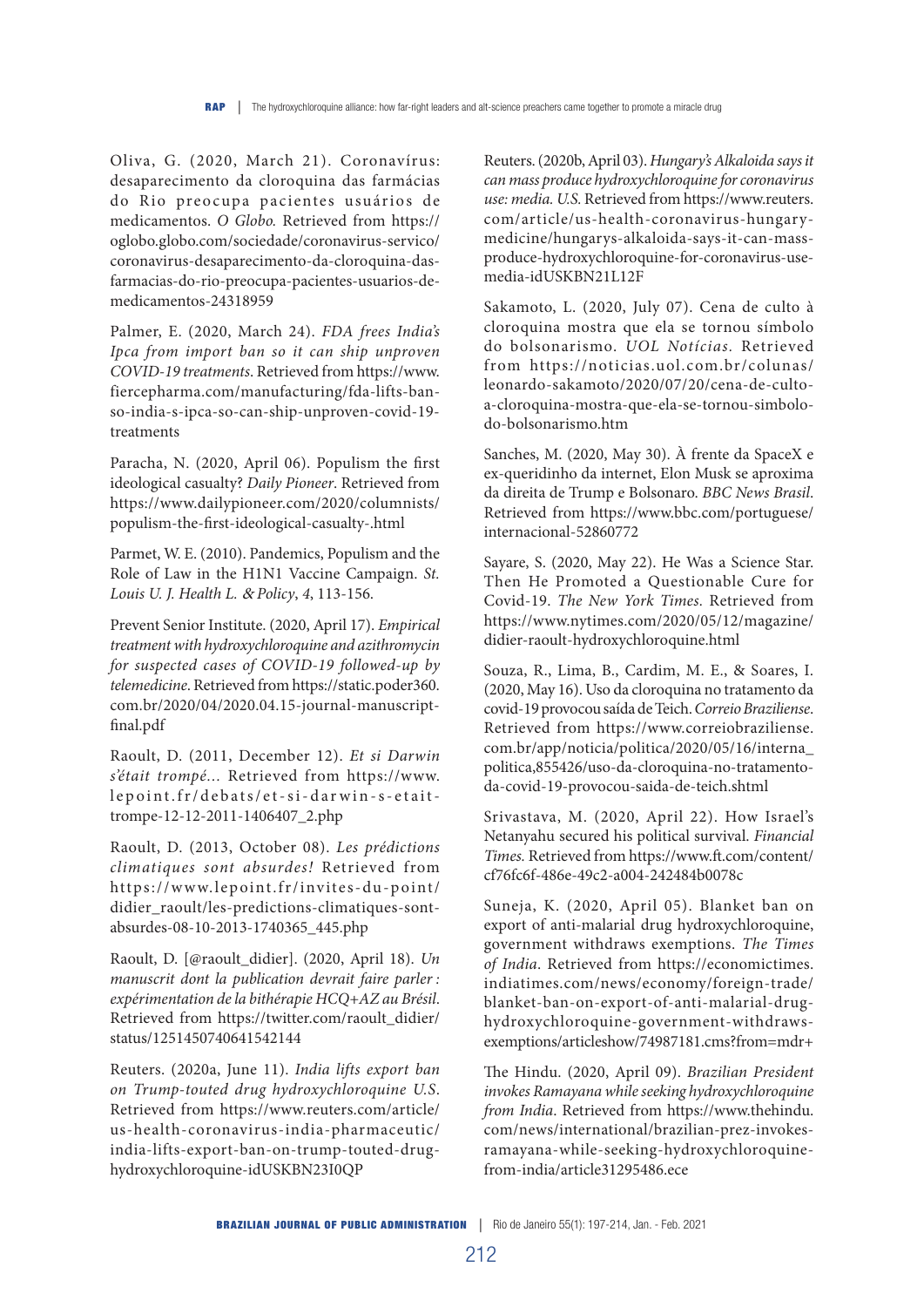Traiman, A. (2020, April 22). It's a unity of 2, but really only 1 winner. *The Jewish Star.* Retrieved from https://www.thejewishstar.com/stories/its-a-unityof-2-but-really-only-1-winner,19055

Tribune News Service. (2020, April 22). *Coronavirus: India readying rapid response teams for Bangladesh, Bhutan, Sri Lanka and Afghanistan*. Retrieved from https://www.tribuneindia.com/news/nation/ coronavirus-india-readying-rapid-responseteams-for-bangladesh-bhutan-sri-lanka-andafghanistan-74599

Trump, D. J. (2020a, March 28). Remarks by President Trump, Vice President Pence, and Members of the Coronavirus Task Force in Press Briefing. *The White House.* Retrieved from https://www.whitehouse.gov/ briefings-statements/remarks-president-trumpvice-president-pence-members-coronavirus-taskforce-press-briefing-13/

Trump, D. J. (2020b, April 05). Remarks by President Trump, Vice President Pence, and Members of the Coronavirus Task Force in Press Briefing. *The White House.* Retrieved from https://www.whitehouse.gov/ briefings-statements/remarks-president-trumpvice-president-pence-members-coronavirus-taskforce-press-briefing-19/

Trump, D. J. (2020c, April 06). Remarks by President Trump, Vice President Pence, and Members of the Coronavirus Task Force in Press Briefing. *The White House.* Retrieved from https://www.whitehouse.gov/ briefings-statements/remarks-president-trumpvice-president-pence-members-coronavirus-taskforce-press-briefing-20/

Trump, D. J. (2020d, April 07). Remarks by President Trump, Vice President Pence, and Members of the Coronavirus Task Force in Press Briefing. *The White House.* Retrieved from https://www.whitehouse.gov/ briefings-statements/remarks-president-trumpvice-president-pence-members-coronavirus-taskforce-press-briefing-21/

Trump, D. J. [@realDonaldTrump]. (2020a, March 21). *HYDROXYCHLOROQUINE* & *AZITHROMYCIN, taken together, have a real chance to be one of the biggest game changers in the history of medicine. The FDA has moved mountains - Thank You!* Retrieved from https://twitter.com/ realdonaldtrump/status/1241367239900778501

Trump, D. J. [@realDonaldTrump]. (2020b, April 08). *Extraordinary times require even closer cooperation between friends. Thank you India and the Indian people for the decision on HCQ. Will not be forgotten! Thank you Prime Minister @ NarendraModi*. Retrieved from https://twitter.com/ realDonaldTrump/status/1247950299408498693

Vargas, M. & Soares, J. (2020, April 15). Veja quem são os cogitados para substituir Mandetta na Saúde. *Terra Notícias*. Retrieved from https://www.terra. com.br/noticias/coronavirus/veja-quem-sao-oscogitados-para-substituir-mandetta-na-saude,c1fb 93e71e48786e3d8a510bf53fbad5tuo65log.html

Velasco, A. (2020, May 05). *The Populists' Pandemic*. Retrieved from https://www.project-syndicate.org/ commentary/covid19-could-strengthen-or-weakenpopulists-by-andres-velasco-2020-05

Vidale, G. (2020, April 27). Conep suspende estudo da Prevent Senior com hidroxicloroquina. *Veja.*  Retrieved from https://veja.abril.com.br/saude/ conep-suspende-estudo-da-prevent-senior-comhidroxicloroquina/

Waldman, S. C. (2017, March 29). House Science Committee Calls on Alt-Science to Drive Policy. *Scientific American*. Retrieved from https://www. scientificamerican.com/article/house-sciencecommittee-calls-on-alt-science-to-drive-policy/

Waltemberg, G., & Valeda, R. (2020, April 06). Empresário que produz a cloroquina é militante bolsonarista. *Metrópoles.* Retrieved from https:// www.metropoles.com/brasil/politica-brasil/ empresario-que-produz-a-cloroquina-e-militantebolsonarista

Washington Post. (2020, April 09). *Ingraham and Hannity have been talking about hydroxychloroquine twice as much as any other show*. Retrieved from https://www.washingtonpost.com/gdprconsent/?next\_url=https%3a%2f%2fwww. washingtonpost.com%2fpolitics%2f2020%2f04 %2f09%2fingraham-hannity-have-been-talkingabout-hydroxochloroquine-twice-much-any-othershow%2f

Wessel, L. (2020, June 23). 'It's a nightmare.' How Brazilian scientists became ensnared in chloroquine politics. *Science*. Retrieved from https://www. sciencemag.org/news/2020/06/it-s-nightmare-how